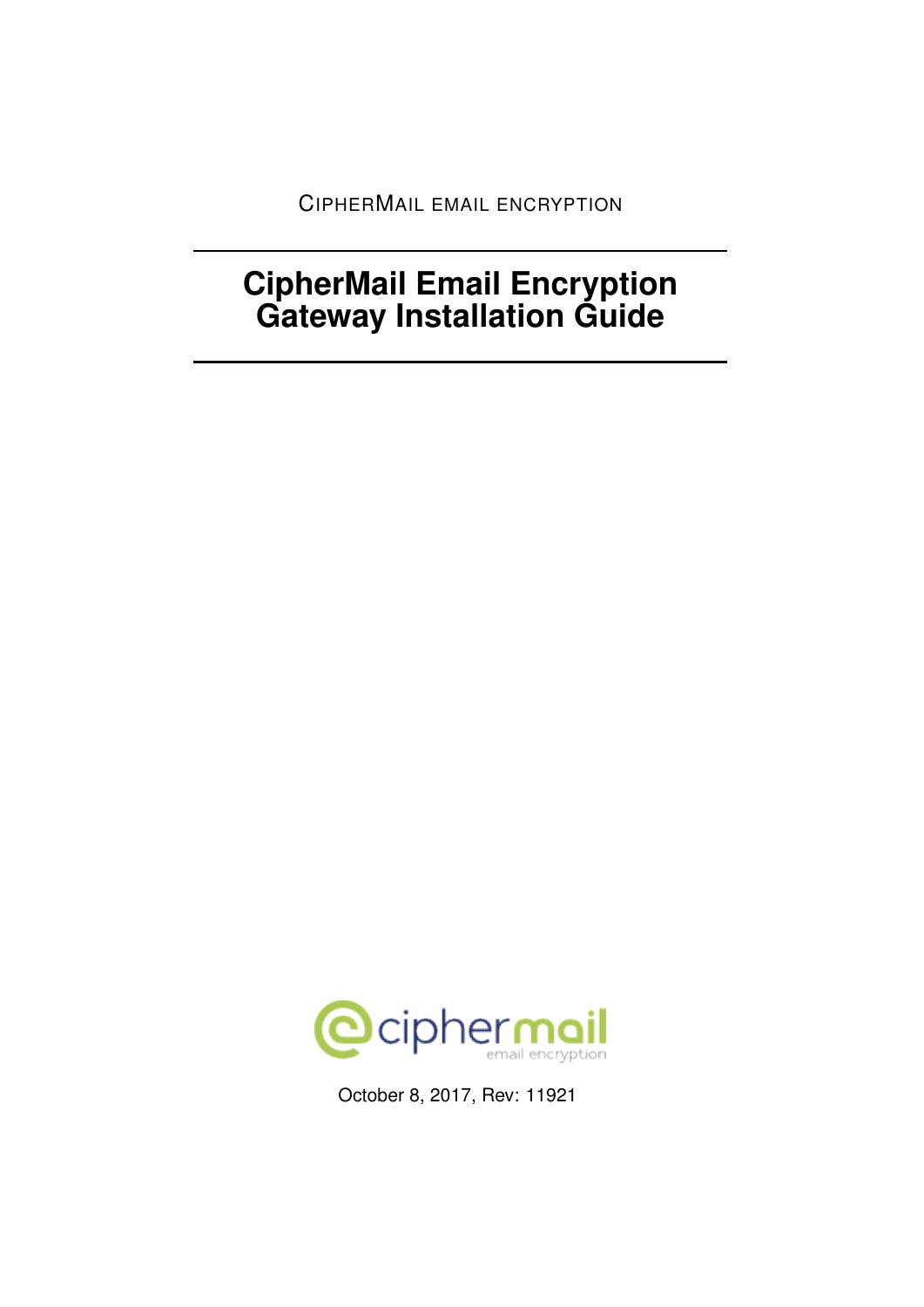Copyright © 2008-2017, ciphermail.com.

**Acknowledgments:** Thanks goes out to Andreas Hödle for feedback and input on gateway security.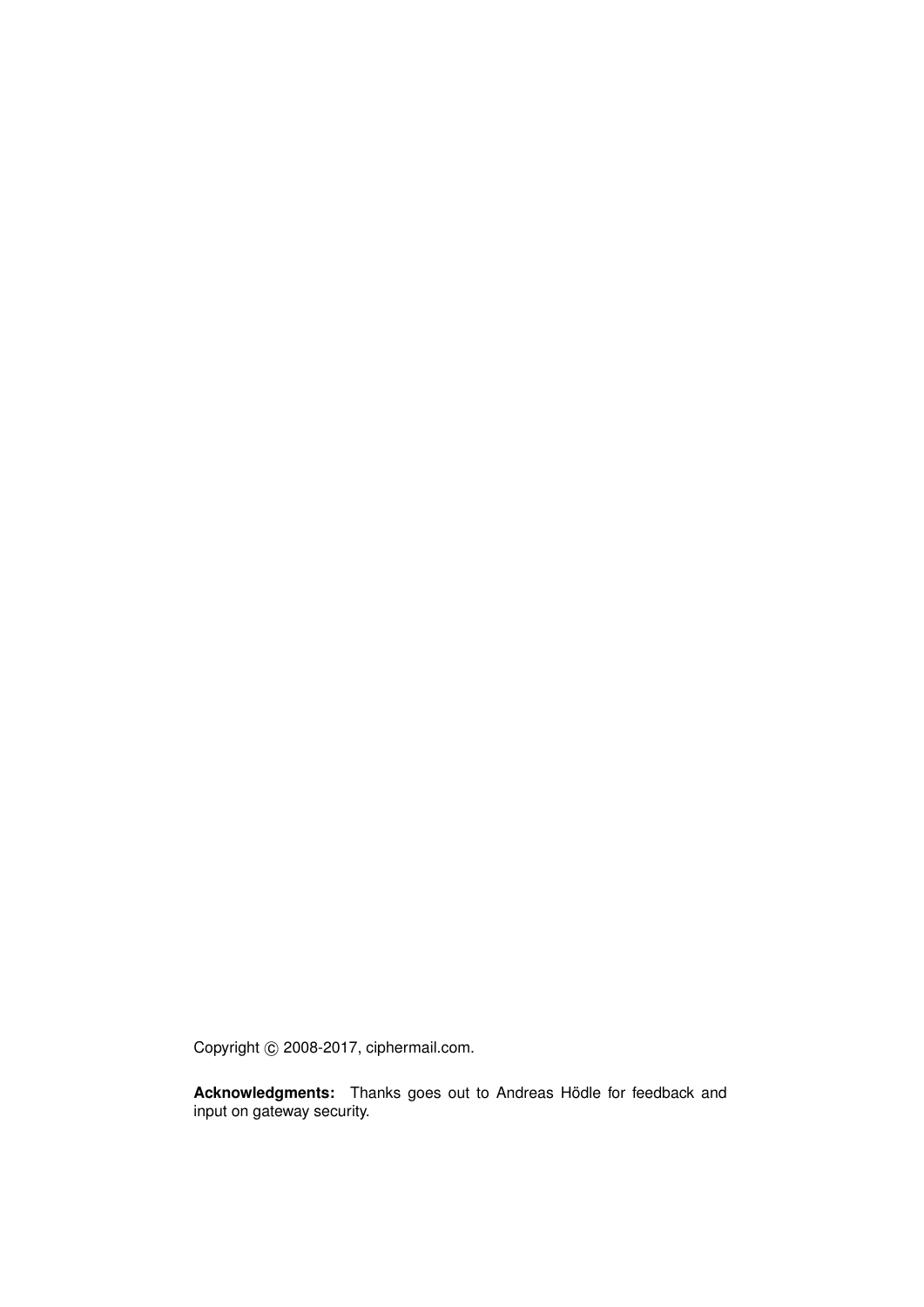# **Contents**

| 1            | Introduction                                                                                     | 4                                                        |
|--------------|--------------------------------------------------------------------------------------------------|----------------------------------------------------------|
| $\mathbf{2}$ | <b>Ubuntu &amp; Debian</b><br>2.1<br>2.2<br>2.3<br>2.4                                           | 4<br>5<br>6<br>6<br>8                                    |
| 3            | Red Hat 6 & CentOS 6<br>3.1<br>3.2<br>3.3<br>3.4<br>3.5<br>3.6<br>3.7<br>3.8<br>3.9              | 9<br>9<br>9<br>10<br>10<br>10<br>11<br>11<br>12<br>14    |
| 4            | Red Hat 7 & CentOS 7<br>4.1<br>4.2<br>4.3<br>4.4<br>4.5<br>4.6<br>4.7<br>4.8<br>4.9              | 16<br>16<br>16<br>17<br>17<br>17<br>17<br>18<br>19<br>20 |
| 5            | <b>SUSE</b><br>5.1<br>5.2<br>5.3<br>5.4<br>5.5<br>5.6<br>5.7<br>5.8                              | 22<br>22<br>22<br>22<br>23<br>23<br>23<br>25<br>26       |
| A            | MySQL/MariaDB<br>A.1<br>A.2.1<br>A.3<br>A.3.1<br>Configure database connection<br>A.3.2<br>A.3.3 | 28<br>28<br>29<br>29<br>29<br>29<br>29<br>30             |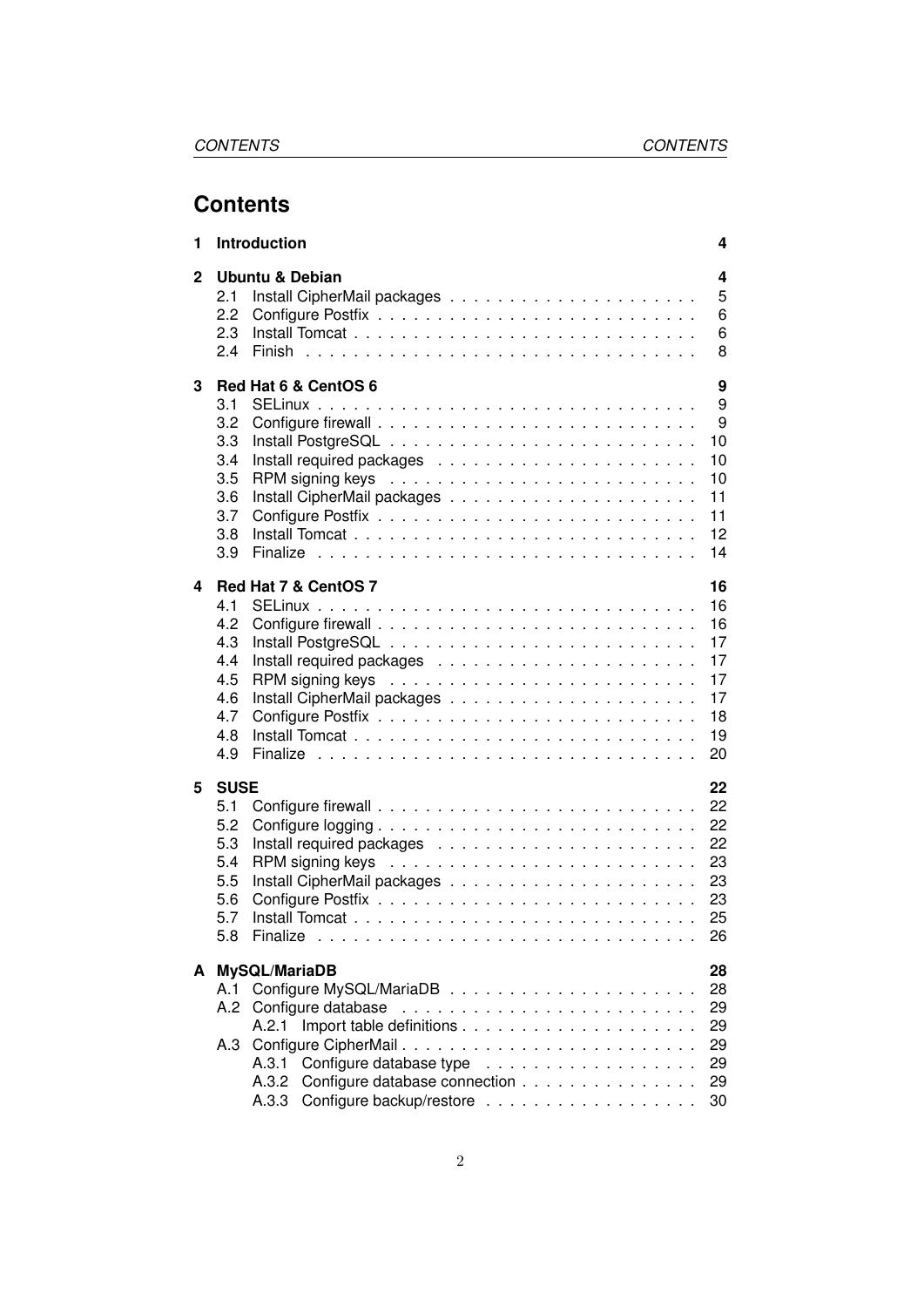|    |                                        | A.3.4                                                                                                                                                                                                                                                  |  |  |  |  |  |  |  |  |  |  |  |  |  |                                        |
|----|----------------------------------------|--------------------------------------------------------------------------------------------------------------------------------------------------------------------------------------------------------------------------------------------------------|--|--|--|--|--|--|--|--|--|--|--|--|--|----------------------------------------|
| в  | B.2                                    | <b>Oracle Database</b><br>B.2.2 Configure database connection                                                                                                                                                                                          |  |  |  |  |  |  |  |  |  |  |  |  |  | 31<br>31<br>31<br>32<br>32<br>32<br>33 |
|    |                                        | <b>C</b> Adding Tomcat HTTPS connector                                                                                                                                                                                                                 |  |  |  |  |  |  |  |  |  |  |  |  |  | 34<br>34                               |
| D  |                                        | Memory usage                                                                                                                                                                                                                                           |  |  |  |  |  |  |  |  |  |  |  |  |  | 36                                     |
| E. | E.1<br>E.2<br>E.3<br>E.4<br>E.5<br>E.6 | Securing the gateway<br>Port usage entertainment and the contract of the contract of the contract of the contract of the contract of the contract of the contract of the contract of the contract of the contract of the contract of the contract of t |  |  |  |  |  |  |  |  |  |  |  |  |  | 37<br>37<br>37<br>38<br>38<br>38<br>38 |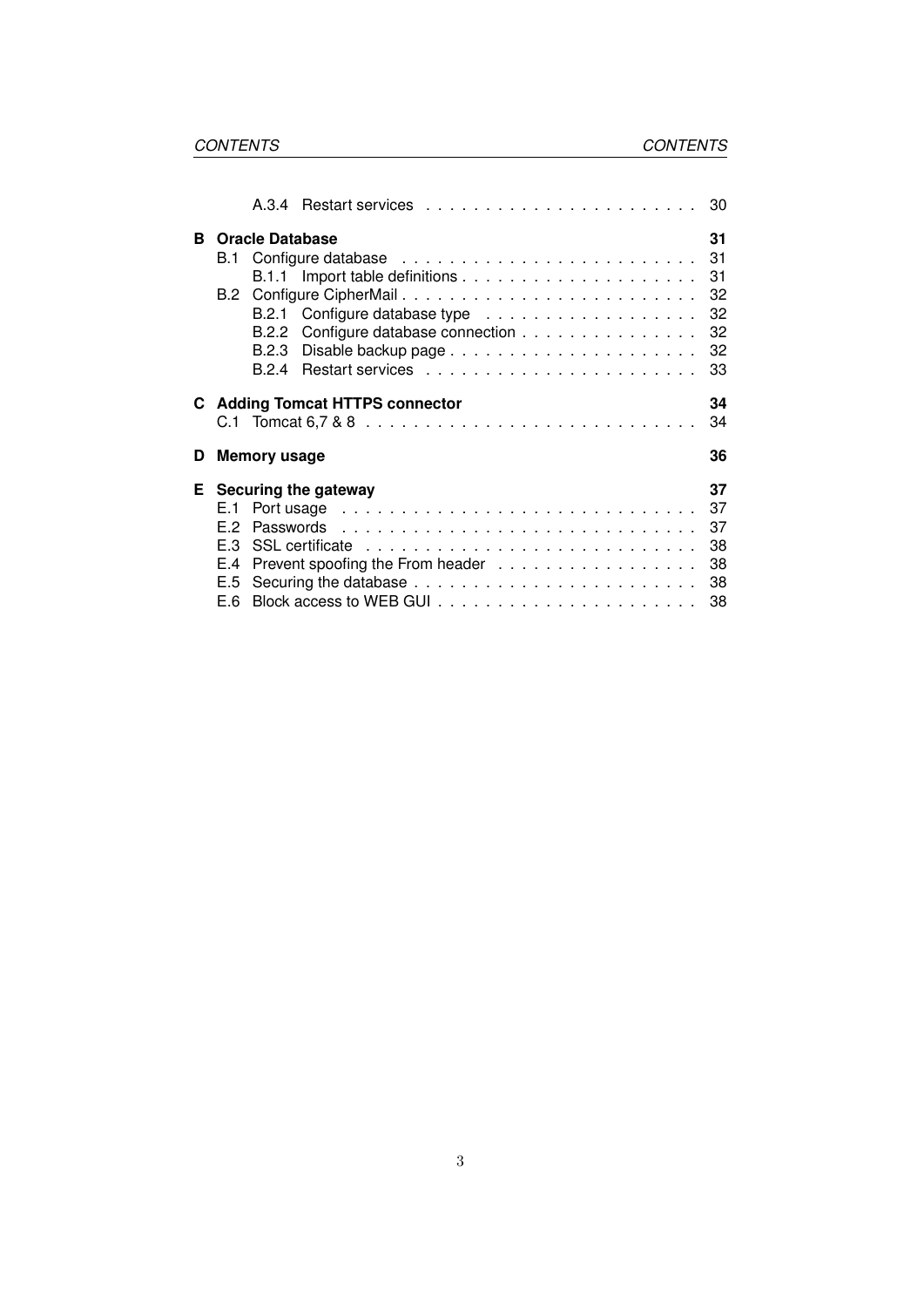# <span id="page-4-0"></span>**1 Introduction**

This install guide explains how to install CipherMail on Ubuntu, Debian, Red Hat, CentOS and SUSE. The .deb and .rpm packages have been tested on Ubuntu 14.04/16.04, Debian 8, RedHat/CentOS 6/7 and SLES 12. For installation on systems not supported by the .deb or .rpm packages, you are advised to use the manual installation guide. It is recommended to install CipherMail on a dedicated and clean machine.

### **Requirements**

- PostgreSQL, MySQL or Oracle
- Postfix
- OpenJDK 7 or 8
- ANT, ANT-optional
- Tomcat (or Jetty)

**Note:** Commands that should be executed by the user are shown on lines starting with a *\$* sign (the *\$* sign is not part of the command to execute). It is recommended to copy and paste the commands directly to the command line. Some PDF readers do not support copy-and-paste from PDF. To make sure that copy-and-paste work correctly, it is advised to copy-and-paste the commands directly from the separately downloadable file **installation-guide.txt** and not from this PDF.

### **Warning**

do not install CipherMail on a live email system!

# <span id="page-4-1"></span>**2 Install CipherMail on Ubuntu & Debian**

This section explains how to install CipherMail on Ubuntu and Debian.

# **Note**

This guide assumes that CipherMail will be configured for PostgreSQL. If MySQL/MariaDB or Oracle Database should be used instead, all PostgreSQL related steps can be skipped *<sup>a</sup>* . See Appendix [A](#page-28-0) on how to configure CipherMail for MySQL/MariaDB and Appendix [B](#page-31-0) on how to configure CipherMail for Oracle Database.

*<sup>a</sup>*Alternatively, CipherMail can first be installed with PostgreSQL. After confirming that CipherMail works correctly with PostgreSQL, support for the other database can be configured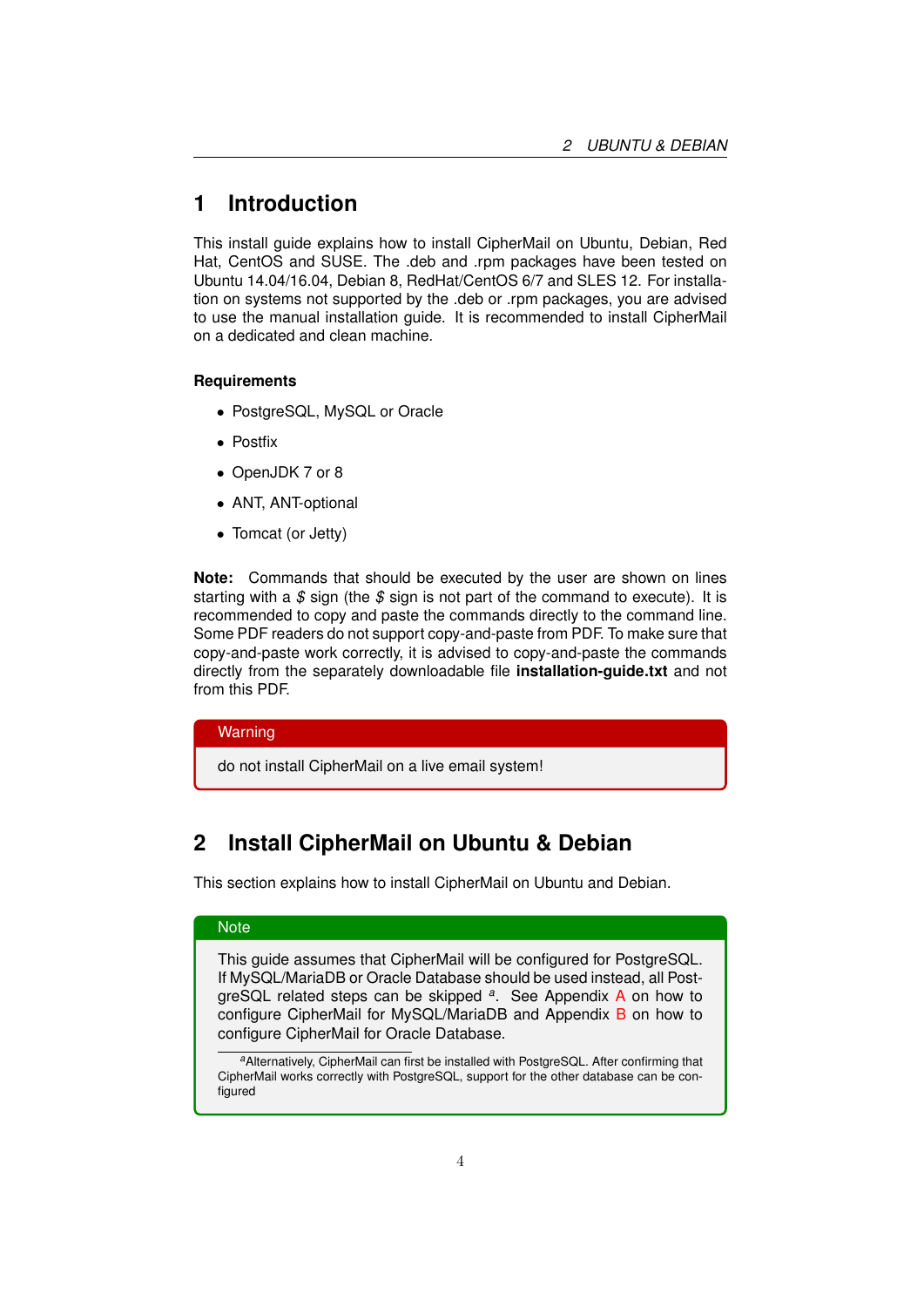#### **Install required packages**<sup>1</sup>

# **Ubuntu** ≤ **14.04 & Debian 8**

```
$ sudo apt-get install postgresql postfix openjdk-7-jre \
openjdk-7-jre-headless ant ant-optional \
mktemp libsasl2-modules symlinks
```
### **Ubuntu** ≥ **16.04 & Debian 9**

```
$ sudo apt-get install postgresql postfix openjdk-8-jre \
openjdk-8-jre-headless ant ant-optional \
mktemp libsasl2-modules symlinks
```
**Note:** During the installation of Postfix, select "No Configuration".

# <span id="page-5-0"></span>**2.1 Install CipherMail packages**

A full installation of CipherMail requires the CipherMail encryption back-end and the Web GUI front-end. The .deb packages can be downloaded from <http://www.ciphermail.com>. The following three files are required:

- djigzo ?.?.?-? all.deb
- djigzo-postgres ?.?.?-? all.deb
- djigzo-web ?.?.?-? all.deb

### **Install back-end packages**

```
$ sudo dpkg -i djigzo_?.?.?-?_all.deb
$ sudo dpkg -i djigzo-postgres_?.?.?-?_all.deb
```
### **Restart back-end**

\$ sudo service djigzo restart

### **Install Web-GUI package**

\$ sudo dpkg -i djigzo-web\_?.?.?-?\_all.deb

<sup>&</sup>lt;sup>1</sup>The sudo package is required by CipherMail. Debian does not install sudo by default. If installing on Debian, sudo must be installed prior to installing CipherMail.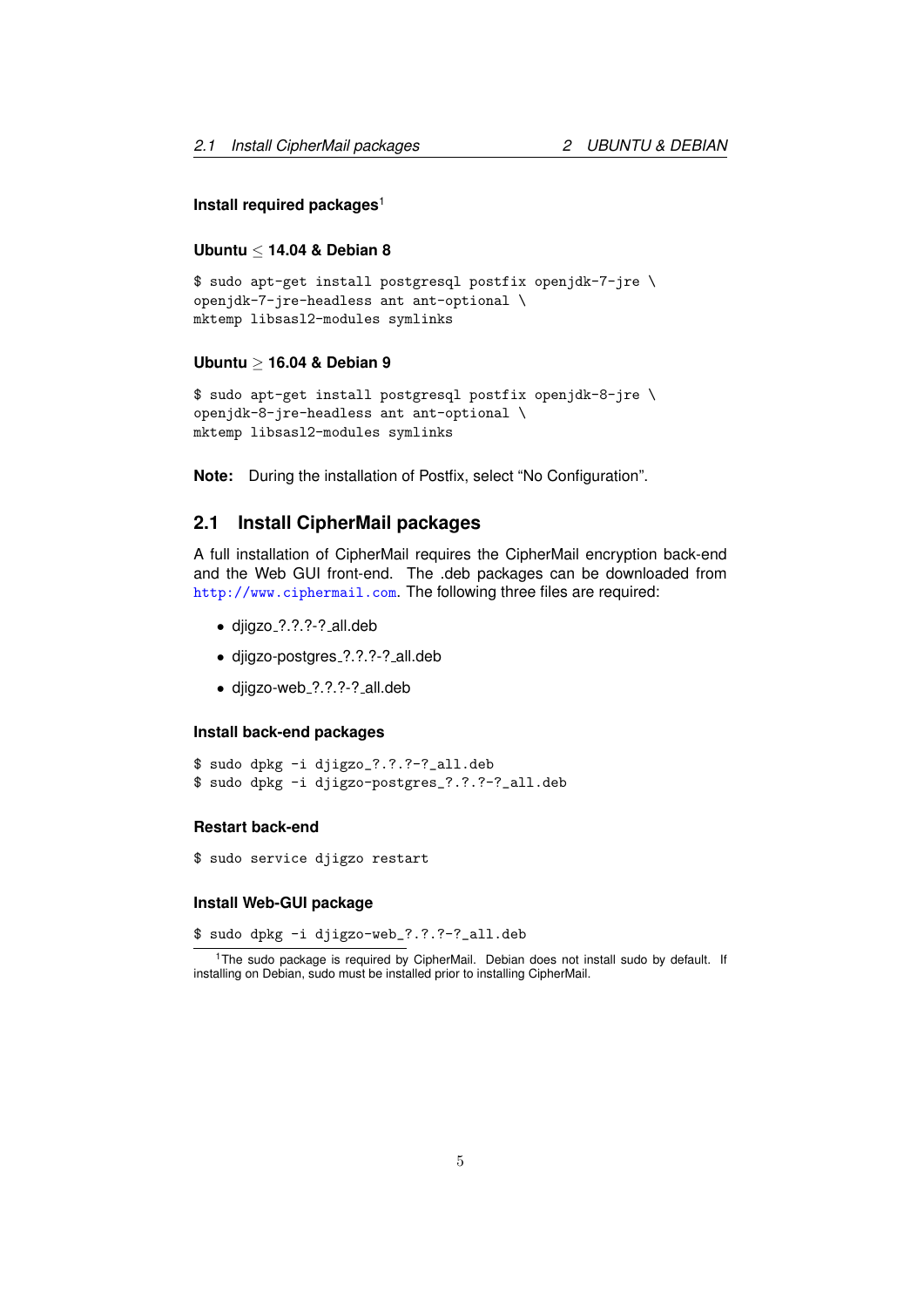# <span id="page-6-0"></span>**2.2 Configure Postfix**

A Postfix after queue filter is used for encrypting and decrypting incoming and outgoing email. This requires some changes to the postfix configuration files. CipherMail installs a pre-configured Postfix main and master configuration file which should be copied to the postfix configuration directory.

### **Warning**

The following commands will overwrite all settings in the original postfix config files. If existing postfix settings must be kept, the required changes should be manually applied.

#### **Copy postfix configuration files**

```
$ sudo cp /etc/postfix/djigzo-main.cf /etc/postfix/main.cf
$ sudo cp /etc/postfix/djigzo-master.cf /etc/postfix/master.cf
```
**Update aliases** Postfix uses /etc/alias as the alias file. Make sure that the alias file is available and up-to-date.

\$ sudo newaliases

### **Restart postfix**

```
$ sudo service postfix restart
```
### <span id="page-6-1"></span>**2.3 Install Tomcat**

Install the required Tomcat package

\$ sudo apt-get install tomcat7

**Note:** on Debian 9, install tomcat8 and change the commands below to match tomcat8

**Set djigzo-web.home** The system property **djigzo-web.home** should reference the location where CipherMail Web GUI is stored. The property will be added to the Tomcat default config file.

\$ sudo bash -c 'echo "JAVA\_OPTS=\"\\$JAVA\_OPTS -Ddjigzo-web.home=\ /usr/share/djigzo-web\"" >> /etc/default/tomcat7'

**Configure Tomcat memory usage** In order to allow the import of very large certificate files (.p7b or .pfx files with thousands of certificates) CipherMail requires that Tomcat is setup with at least 128 MB heap size.

```
$ sudo bash -c 'echo "JAVA_OPTS=\"\$JAVA_OPTS \
-Djava.awt.headless=true -Xmx128M\"" >> /etc/default/tomcat7'
```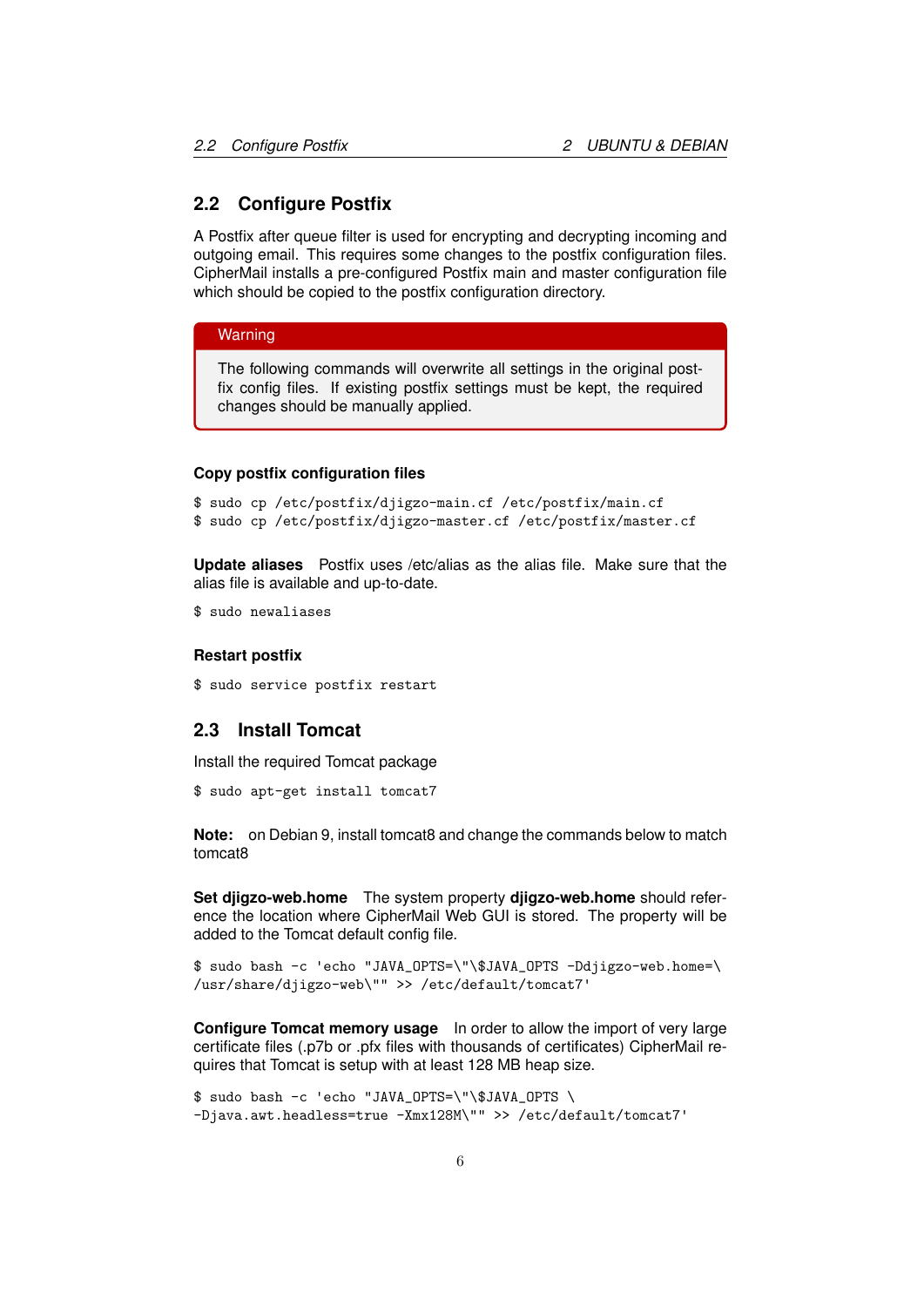**Allow reading and writing of SSL certificate** CipherMail Web GUI allows new SSL certificates for the Web GUI to be uploaded using the SSL import page. To support this functionality, Tomcat should be allowed to read and write the SSL certificate.

\$ sudo chown tomcat7:djigzo /usr/share/djigzo-web/ssl/sslCertificate.p12

**Adding an HTTPS connector** An HTTPS connector should be added to the Tomcat server configuration. If Tomcat is only used by CipherMail, it's advised to replace the existing Tomcat configuration file (/etc/tomcat7/server.xml) with the configuration file provided by CipherMail.

### **Warning**

This overwrites the existing server.xml file. If you want to keep the existing server.xml file, you need to manually add the HTTPS Connector. See Appendix [C](#page-34-0) for more information.

\$ sudo cp /usr/share/djigzo-web/conf/tomcat/server.xml /etc/tomcat7/

**Adding the Web admin context** A context should be added to Tomcat to enable the Web admin application.

\$ sudo bash -c 'echo "<Context docBase=\"/usr/share/djigzo-web/djigzo.war\ \" />" > /etc/tomcat7/Catalina/localhost/ciphermail.xml'

**Note:** if you want CipherMail web admin to use the root context, save the context file to ROOT.xml (overwriting the existing file) instead of to ciphermail.xml<sup>2</sup>.

**Adding the Web portal context** If the portal functionality is required, a specific portal context should be added to Tomcat.

\$ sudo bash -c 'echo "<Context docBase=\"/usr/share/djigzo-web/djigzo-portal.war\ \" />" > /etc/tomcat7/Catalina/localhost/web.xml'

**Restart Tomcat** Tomcat should be restarted to make it use the new Tomcat configuration.

\$ sudo service tomcat7 restart

<sup>2</sup>the root context allows you to access CipherMail using a URL of the form https://192.168.178.2:8443 instead of https://192.168.178.2:8443/ciphermail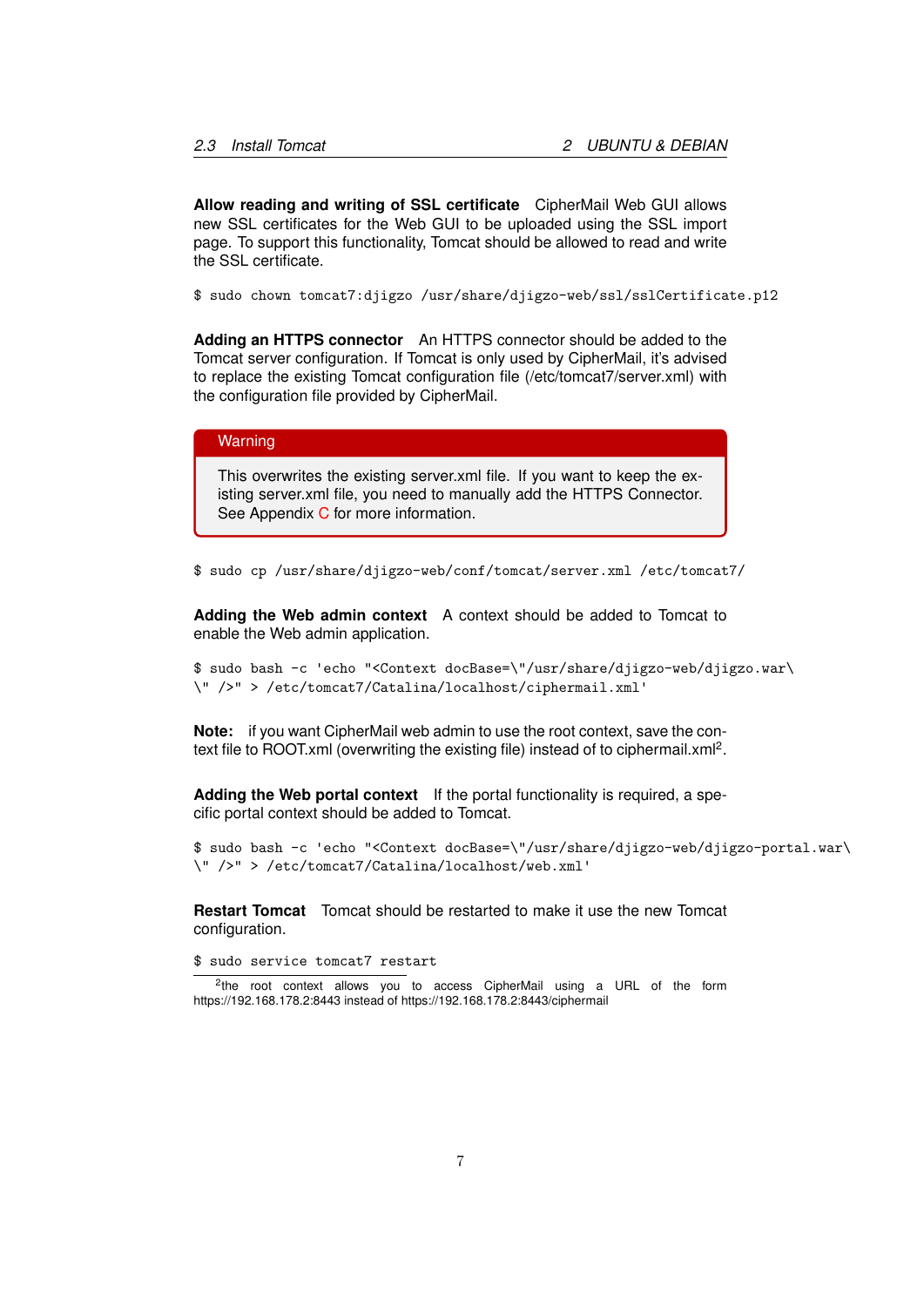# <span id="page-8-0"></span>**2.4 Finish**

**Open the Web GUI** CipherMail should now be running (wait some time for Tomcat to startup). The login page can be accessed using the following URL  $\texttt{https://192.168.178.2:8443/ciphermail}^3$  $\texttt{https://192.168.178.2:8443/ciphermail}^3$  $\texttt{https://192.168.178.2:8443/ciphermail}^3$  (change the IP address accordingly)

#### **Note**

CipherMail comes with a pre-installed SSL certificate which is not by default trusted by your browser. You should therefore manually accept the SSL certificate the first time you open the page. A new trusted SSL certificate can be uploaded from the web GUI.

**Login** Use the following login credentials:

username: admin password: admin

### **Note**

The login procedure can take some time after a restart because the Web GUI requires some internal initialization after a restart.

**Log output** If CipherMail is not running, check the following log files for errors:

## **CipherMail log**

\$ less /var/log/djigzo.log

### **Tomcat log**

\$ less /var/log/tomcat7/catalina.out

 ${}^{3}$ if CipherMail was installed as the root context, the URL should be https://192.168.178.2:8443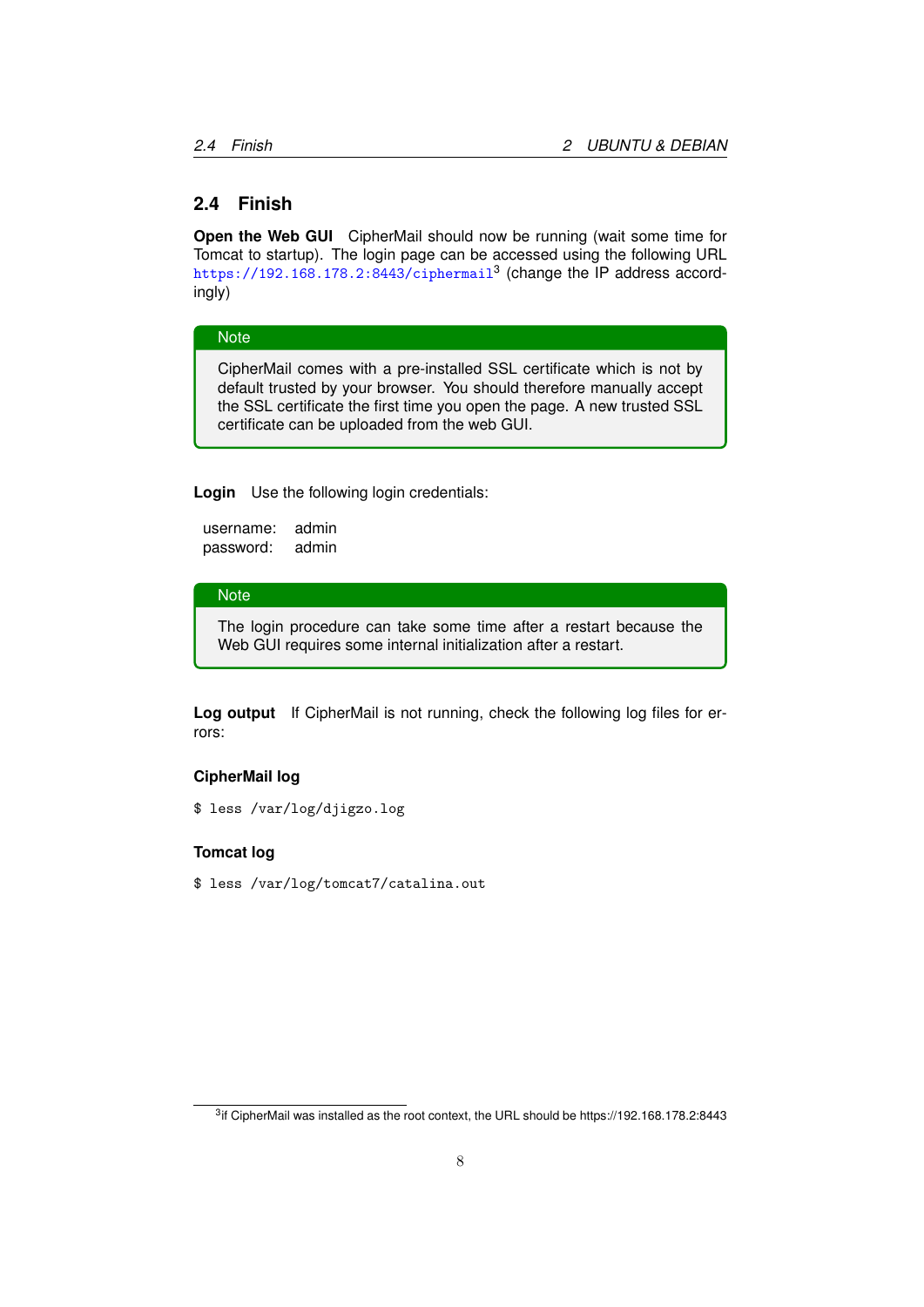# <span id="page-9-0"></span>**3 Install CipherMail on Red Hat 6 & CentOS 6**

This section explains how to install CipherMail on Red Hat 6 and CentOS 6. It is assumed that all commands are run as root (i.e., the user is logged in as root).

# <span id="page-9-1"></span>**3.1 SELinux**

By default SELinux is enabled on RedHat/CentOS. SELinux prevents certain operations to be executed which are required by CipherMail. For example, a local listening port on port 10026 must be opened by Postfix (this port is used by CipherMail as the Postfix "reinjection" port). SELinux however, by default, does not allow this. Disabling SELinux is recommended if you are not familiar with SELinux.

SELinux can be disabled by editing the file /etc/sysconfig/selinux. Set SELINUX to disabled and reboot the server.

# <span id="page-9-2"></span>**3.2 Configure firewall**

Red Hat and CentOS by default block access to most ports. The firewall should therefore be configured to allow access to certain ports used by CipherMail. The following ports should be remotely accessible: SMTP (25) and 8443<sup>4</sup>. The firewall can be configured with the system-config-firewall-tui tool.

```
$ yum install system-config-firewall-tui
```
**Note:** due to a bug in RedHat/CentOS 6.6, dbus must be installed otherwise system-config-firewall-tui will not function correctly. (see [https://bugzilla.](https://bugzilla.redhat.com/show_bug.cgi?id=1123919) [redhat.com/show\\_bug.cgi?id=1123919](https://bugzilla.redhat.com/show_bug.cgi?id=1123919) for more information). The workaround can be skipped if the bug is fixed

- \$ yum install dbus dbus-python
- \$ service messagebus start
- \$ system-config-firewall-tui

**Note:** Port 25 can be opened by selecting *Mail (SMTP)* in the *Trusted Services* list. Port 8443 with protocol tcp should be added to the "Other Ports".

<sup>4</sup>See Appendix [E.1](#page-37-1) for an overview of all ports used by CipherMail.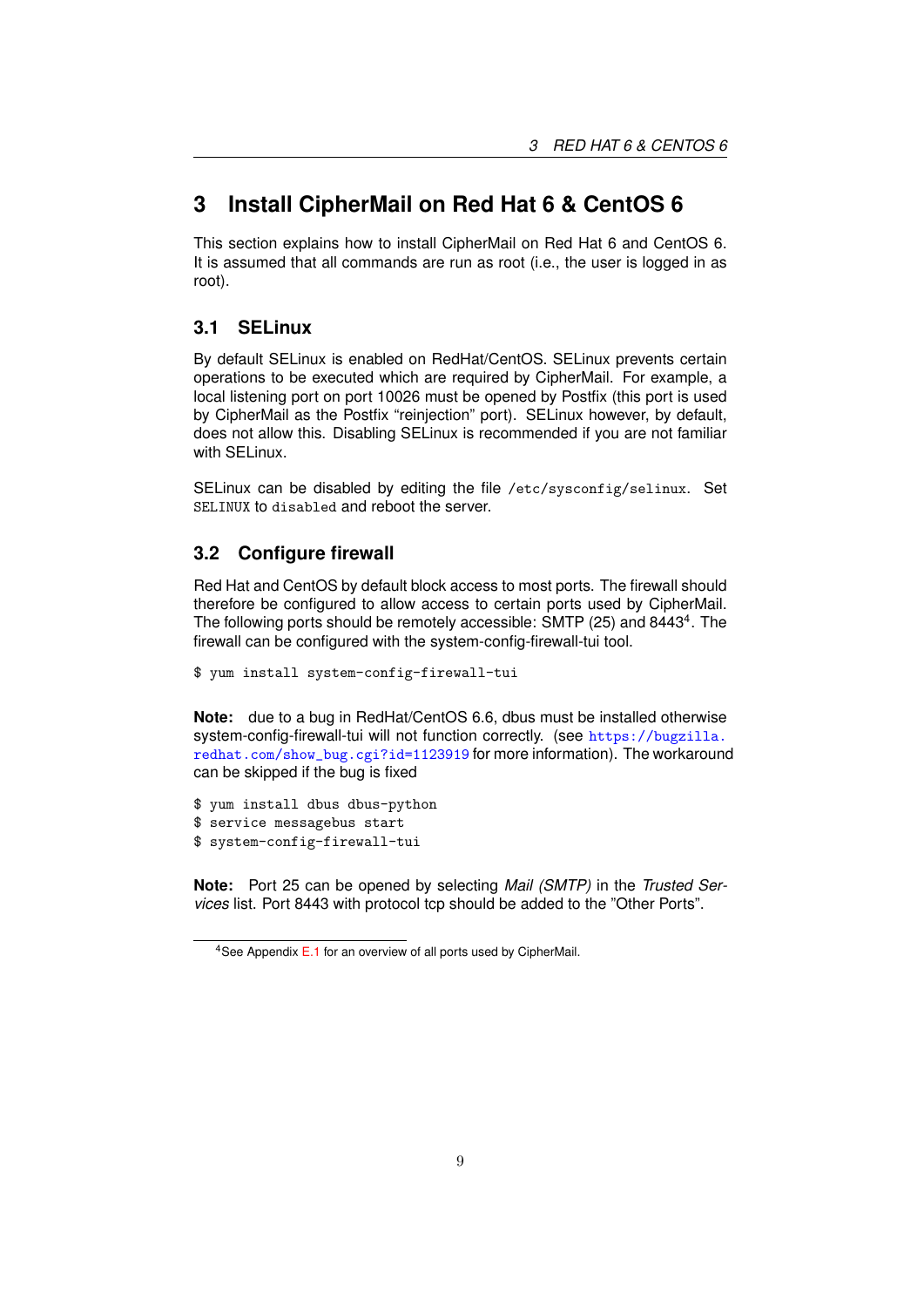# **Note**

This guide assumes that CipherMail will be configured for PostgreSQL. If MySQL/MariaDB or Oracle Database should be used instead, all PostgreSQL related steps can be skipped *<sup>a</sup>* . See Appendix [A](#page-28-0) on how to configure CipherMail for MySQL/MariaD[B](#page-31-0) and Appendix B on how to configure CipherMail for Oracle Database.

*<sup>a</sup>*Alternatively, CipherMail can first be installed with PostgreSQL. After confirming that CipherMail works correctly with PostgreSQL, support for the other database can be configured

## <span id="page-10-0"></span>**3.3 Install PostgreSQL**

\$ yum install postgresql-server

PostgreSQL should be initialized and restarted.

\$ service postgresql initdb \$ service postgresql restart

# <span id="page-10-1"></span>**3.4 Install required packages**

Certain packages need to be installed before installing CipherMail.

\$ yum install redhat-lsb sudo postfix ant-nodeps mktemp symlinks \ java-1.7.0-openjdk-headless java-1.7.0-openjdk java-1.7.0-openjdk-devel

# <span id="page-10-2"></span>**3.5 RPM signing keys**

The CipherMail RPM packages are signed with a GPG key. Unless RPM and yum are forced not to check signatures, RPM refuses to install packages with invalid or untrusted signatures. It is therefore advised to download and import the GPG key from [https://www.ciphermail.com/downloads/](https://www.ciphermail.com/downloads/ciphermail-signing-key.asc) [ciphermail-signing-key.asc](https://www.ciphermail.com/downloads/ciphermail-signing-key.asc).

\$ rpm --import https://www.ciphermail.com/downloads/ciphermail-signing-key.asc

### **Note**

If you do not want to import the GPG key you can skip checking the signature by adding –nogpgcheck.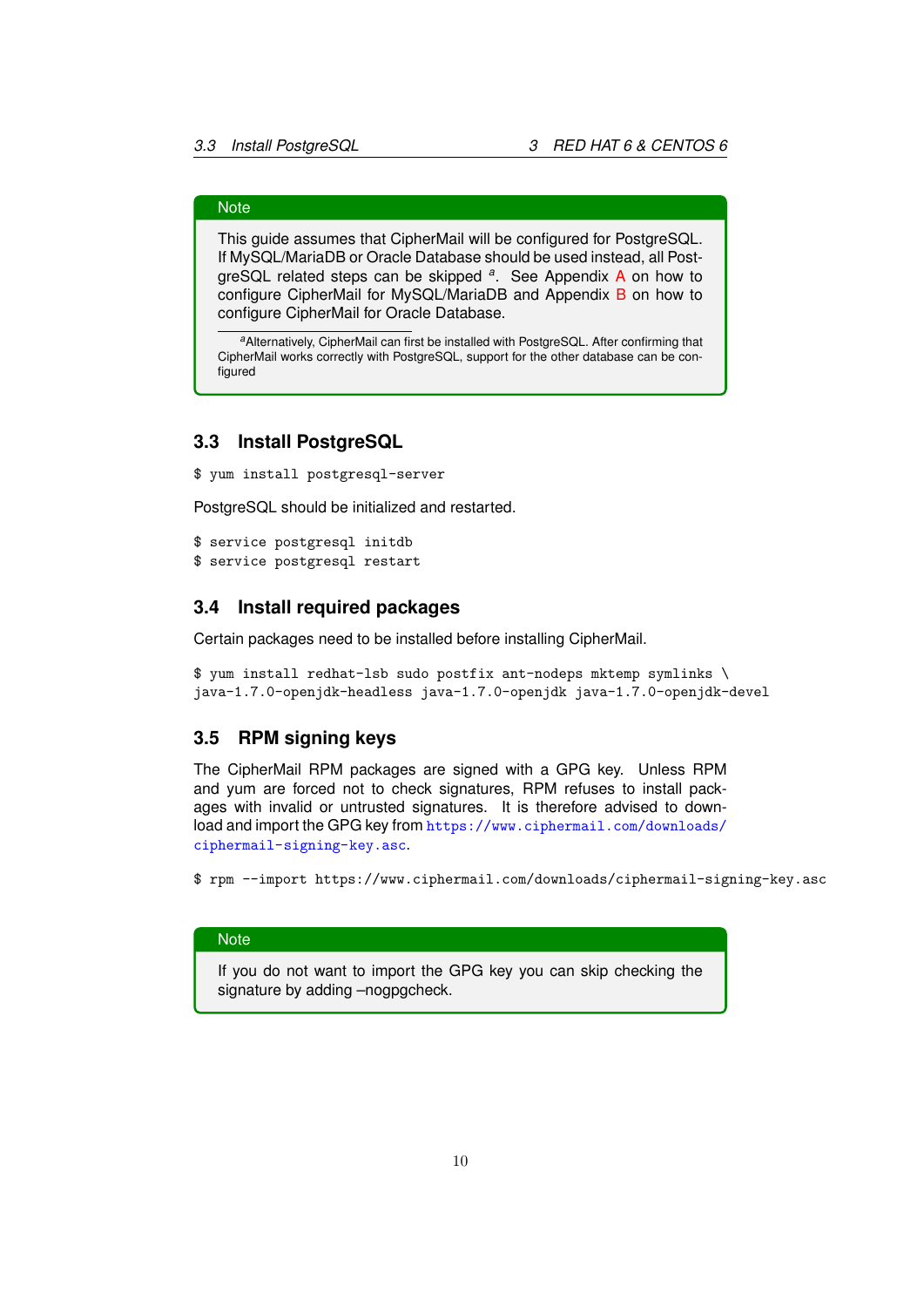# <span id="page-11-0"></span>**3.6 Install CipherMail packages**

A full installation of CipherMail requires the CipherMail encryption back-end and the Web GUI front-end. The RPM packages can be downloaded from <http://www.ciphermail.com>. The following three files are required:

- djigzo-?.?.?-?.noarch.rpm
- djigzo-postgres-?.?.?-?.noarch.rpm
- djigzo-web-?.?.?-?.noarch.rpm

#### **Install back-end packages**

```
$ yum install djigzo-?.?.?-?.noarch.rpm
$ yum install djigzo-postgres-?.?.?-?.noarch.rpm
```
#### **Install Web-GUI package**

```
$ yum install djigzo-web-?.?.?-?.noarch.rpm
```
# <span id="page-11-1"></span>**3.7 Configure Postfix**

A Postfix after queue filter is used for encrypting and decrypting incoming and outgoing email.

**Copy Postfix config** A Postfix after queue filter is used for encrypting and decrypting incoming and outgoing email. This requires some changes to the postfix configuration files. CipherMail installs a pre-configured Postfix main and master configuration file which should be copied to the postfix configuration directory.

### **Warning**

The following commands will overwrite all settings in the original postfix config files. If existing postfix settings must be kept, the required changes should be manually applied.

```
$ cp /etc/postfix/djigzo-master.cf /etc/postfix/master.cf
```
\$ cp /etc/postfix/djigzo-main.cf /etc/postfix/main.cf

**Update aliases** Postfix uses /etc/alias as the alias file. Make sure that the alias file is available and up-to-date.

\$ newaliases

#### **Restart postfix**

\$ service postfix restart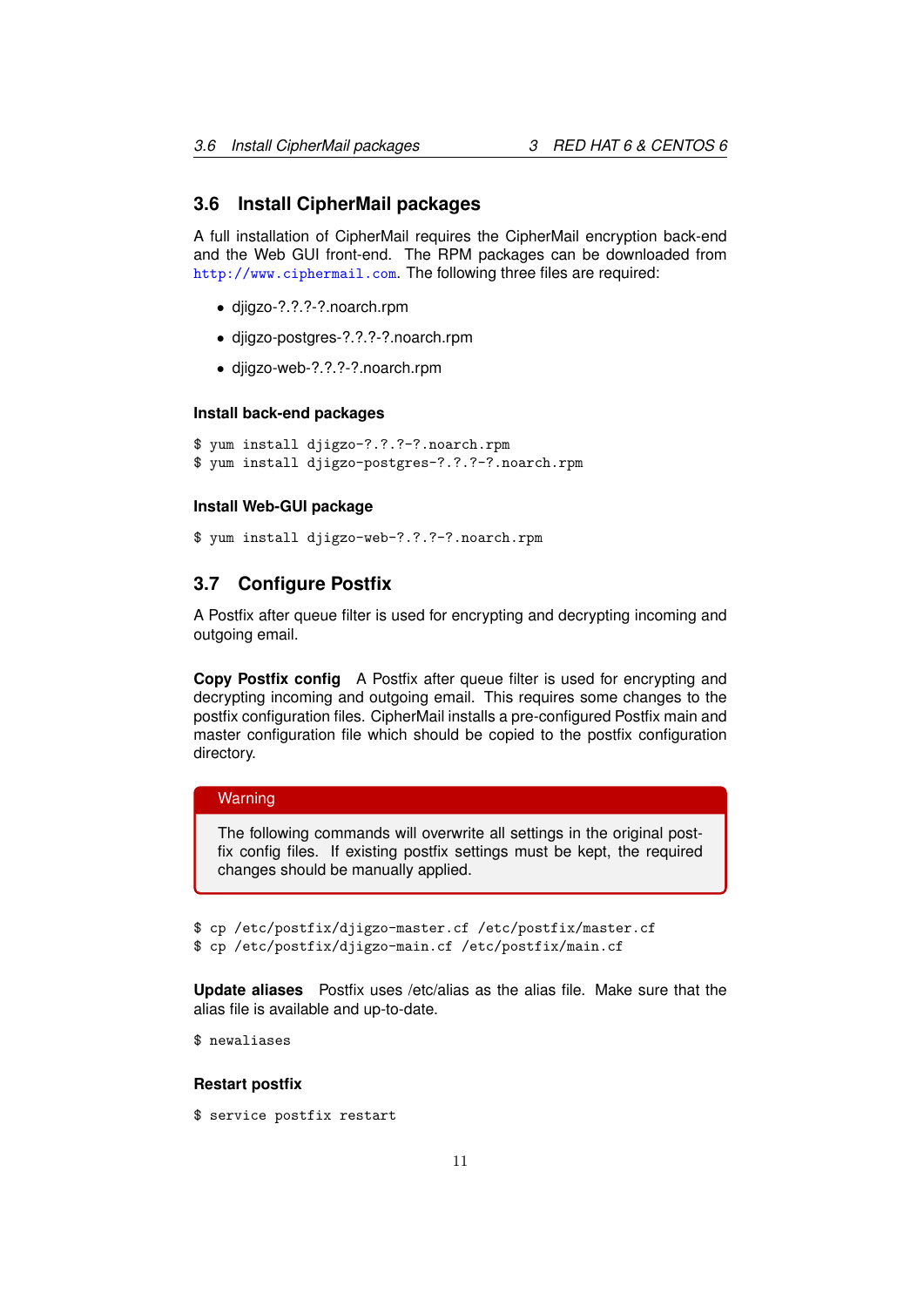**Make mail logs readable** The mail logs should be readable by user *djigzo*. We will therefore add a special maillog group.

**Note:** this can be skipped if you do not want the MTA log to be shown on the MTA page

```
$ groupadd maillog
$ usermod -a -G maillog djigzo
$ chown root:maillog /var/log/maillog
```

```
$ chmod g+r /var/log/maillog
```
**Configure logrotate** By default mail logs are rotated with the date appended to the filename (see *dateext* setting). CipherMail however expects the rotated log files to be appended with an increasing number. To allow multiple mail log files to be read, modify the logrotate setting for maillog. Create a separate rotate rule for maillog by removing the default rule and appending the following lines to /etc/logrotate.d/syslog<sup>5</sup>.

## \$ vi /etc/logrotate.d/syslog

```
/var/log/maillog
{
 nodateext
 compress
 delaycompress
 create 640 root maillog
  sharedscripts
 postrotate
   /bin/kill -HUP `cat /var/run/syslogd.pid 2> /dev/null` 2> /dev/null || true
  endscript
}
```
**Note:** don't forget to remove the original /var/log/maillog line.

# <span id="page-12-0"></span>**3.8 Install Tomcat**

\$ yum install tomcat6

**Update Javamail** Red Hat/CentOS by default installs an older version of Javamail. The newer version of Javamail provided by CipherMail will be added as a new alternative.

```
$ alternatives --install /usr/share/java/javamail.jar javamail \
/usr/share/djigzo/lib/mail.jar 20000
```
<sup>&</sup>lt;sup>5</sup>This can be skipped if it is sufficient to only show the most recent log file (/var/log/maillog) directly from the mail log GUI page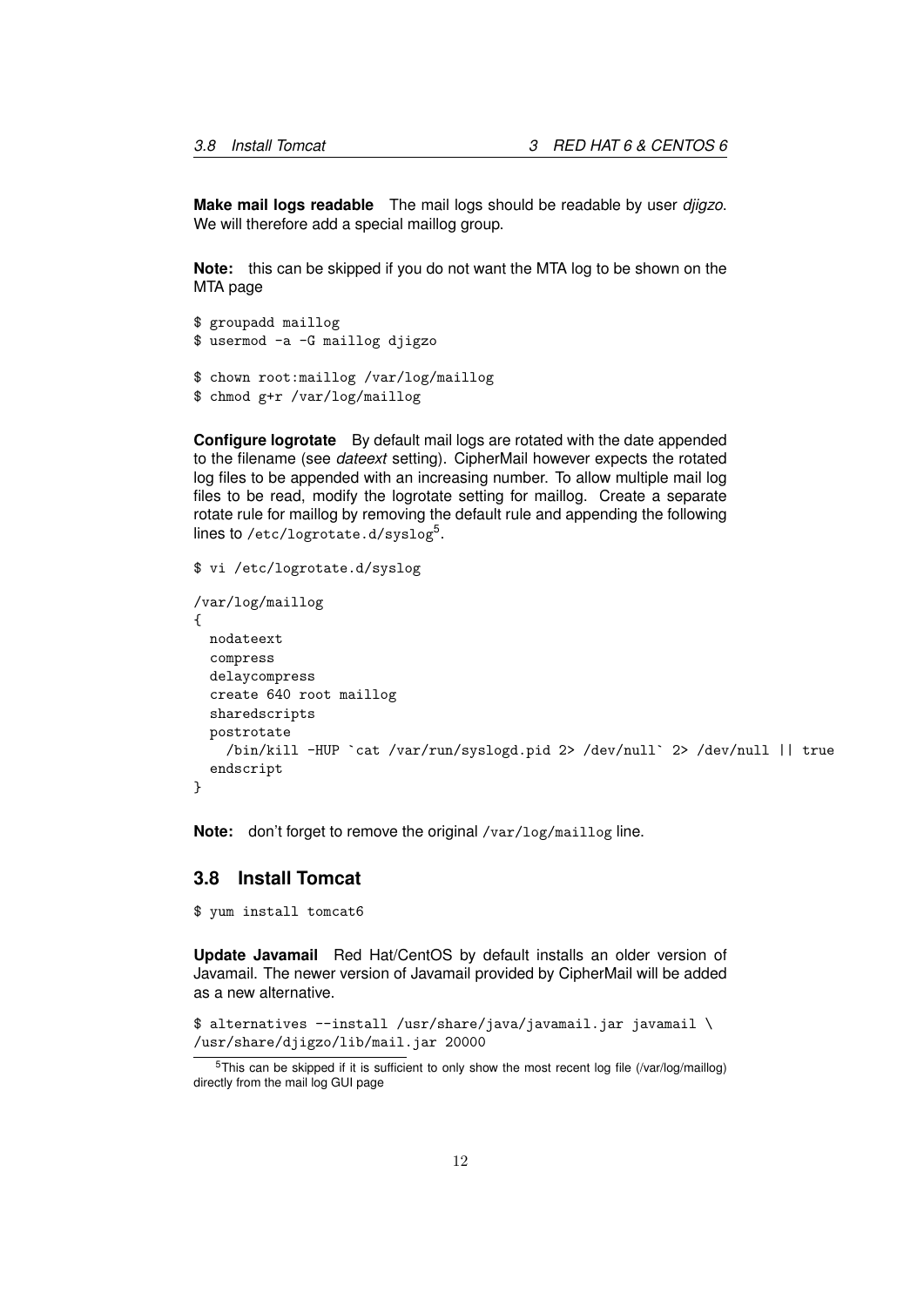**Set djigzo-web.home** The system property **djigzo-web.home** should reference the location where CipherMail Web GUI is stored. The property will be added to the Tomcat default config file.

\$ echo "JAVA\_OPTS=\"\\$JAVA\_OPTS -Ddjigzo-web.home=\ /usr/share/djigzo-web\"" >> /etc/sysconfig/tomcat6

**Configure Tomcat memory usage** In order to allow the import of very large certificate files (.p7b or .pfx files with thousands of certificates) CipherMail requires that Tomcat is setup with at least 128 MB heap size.

```
$ echo "JAVA_OPTS=\"\$JAVA_OPTS \
-Djava.awt.headless=true -Xmx128M\"" >> /etc/sysconfig/tomcat6
```
**Adding an HTTPS connector** An HTTPS connector should be added to the Tomcat server configuration. If Tomcat is only used by CipherMail, it's advised to replace the existing Tomcat configuration file (/etc/tomcat6/server.xml) with the configuration file provided by CipherMail.

#### **Warning**

The following command overwrites the existing server.xml file. If you want to keep the existing server.xml file, you need to manually add the HTTPS [C](#page-34-0)onnector. See Appendix C for more information.

\$ cp /usr/share/djigzo-web/conf/tomcat/server.xml /etc/tomcat6/

**Adding the Web admin context** A context should be added to Tomcat to enable the Web admin application.

\$ echo "<Context docBase=\"/usr/share/djigzo-web/djigzo.war\ \" />" > /etc/tomcat6/Catalina/localhost/ciphermail.xml

**Note:** if you want CipherMail web admin to use the root context, save the context file to ROOT.xml (overwriting the existing file) instead of to ciphermail.xml<sup>6</sup>.

**Adding the Web portal context** If the portal functionality is required, a specific portal context should be added to Tomcat.

\$ echo "<Context docBase=\"/usr/share/djigzo-web/djigzo-portal.war\ \" />" > /etc/tomcat6/Catalina/localhost/web.xml

<sup>&</sup>lt;sup>6</sup>the root context allows you to access CipherMail using a URL of the form https://192.168.178.2:8443 instead of https://192.168.178.2:8843/ciphermail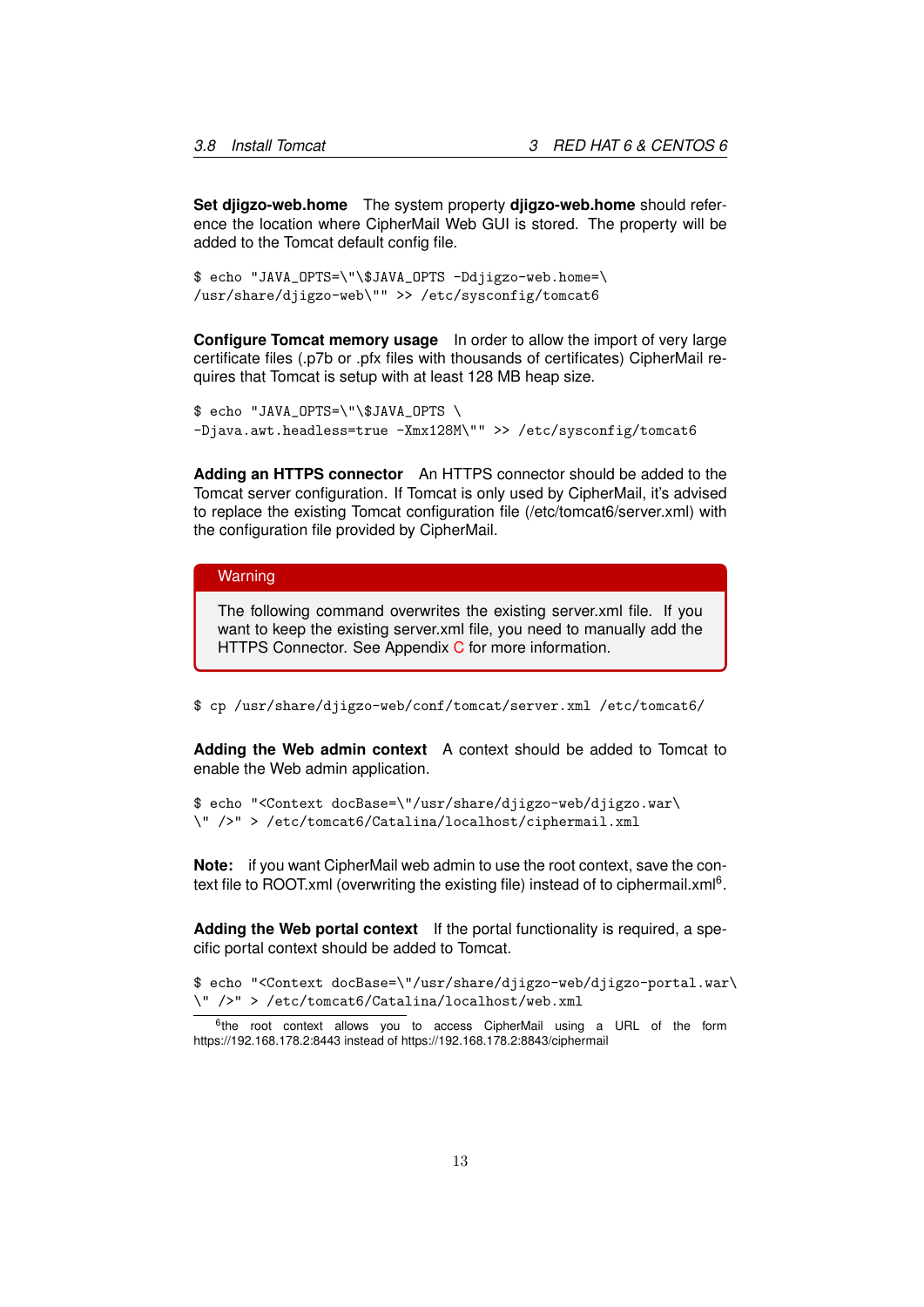**Allow reading and writing of SSL certificate** CipherMail Web GUI allows new SSL certificates for the Web GUI to be uploaded using the SSL import page. To support this functionality, Tomcat should be allowed to read and write the SSL certificate.

\$ chown tomcat:djigzo /usr/share/djigzo-web/ssl/sslCertificate.p12

**Make Tomcat start at reboot** Tomcat should be automatically started at reboot.

\$ chkconfig tomcat6 on

# <span id="page-14-0"></span>**3.9 Finalize**

### **Start services**

\$ service djigzo restart \$ service tomcat6 restart

**Open the Web GUI** CipherMail should now be running (wait some time for Tomcat to startup). The login page can be accessed using the following URL <https://192.168.178.2:8443/ciphermail><sup>7</sup> (change the IP address accordingly)

#### **Note**

CipherMail comes with a pre-installed SSL certificate which is not by default trusted by your browser. You should therefore manually accept the SSL certificate the first time you open the page. A new trusted SSL certificate can be uploaded from the web GUI.

**Login** Use the following login credentials:

username: admin password: admin

#### **Note**

The login procedure can take some time after a restart because the Web GUI requires some internal initialization after a restart.

**Log output** If CipherMail is not running, check the following log files for errors:

<sup>&</sup>lt;sup>7</sup>if CipherMail was installed as the root context, the URL should be https://192.168.178.2:8443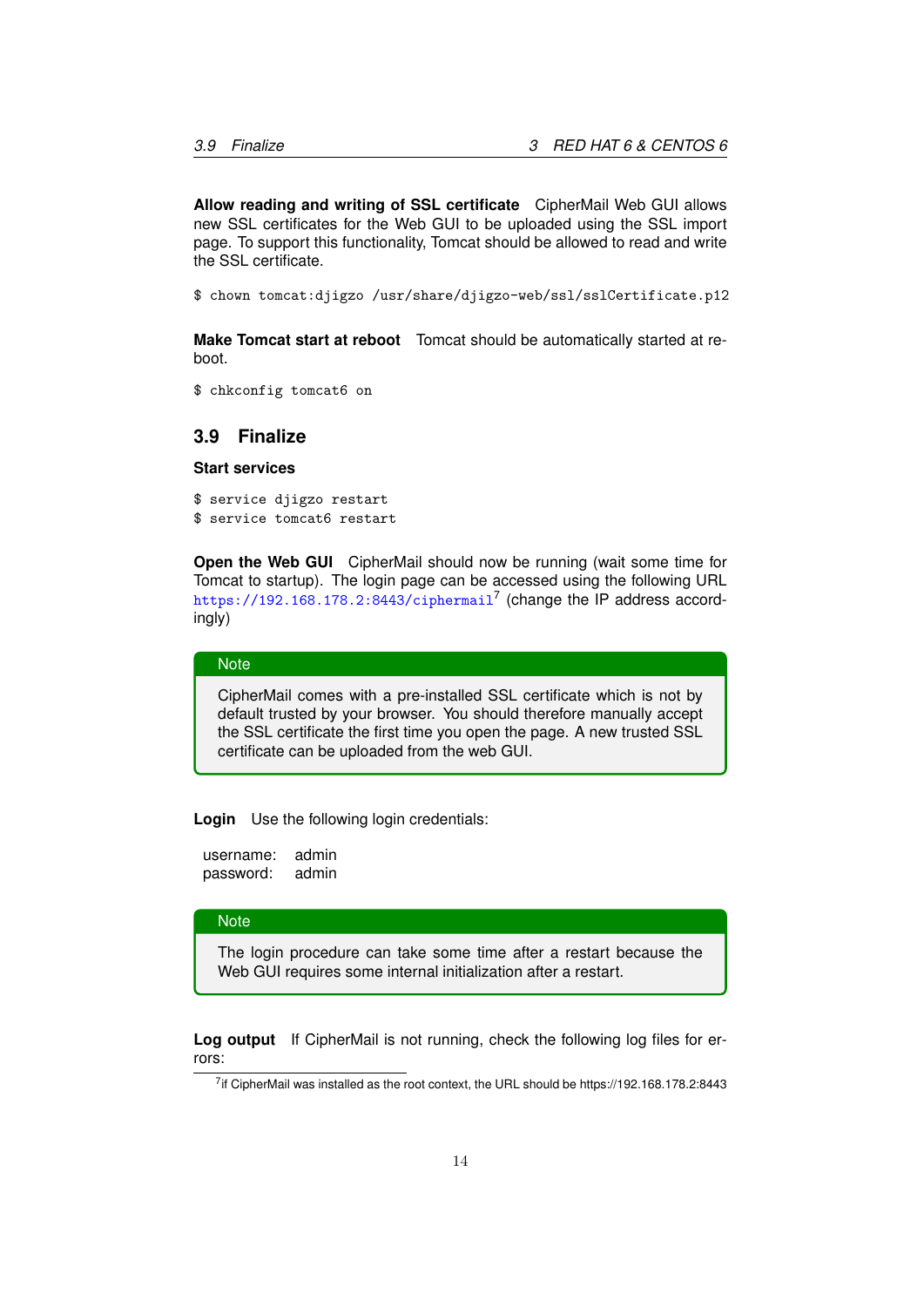# **CipherMail log**

\$ less /var/log/djigzo.log

# **Tomcat log**

\$ less /var/log/tomcat6/catalina.out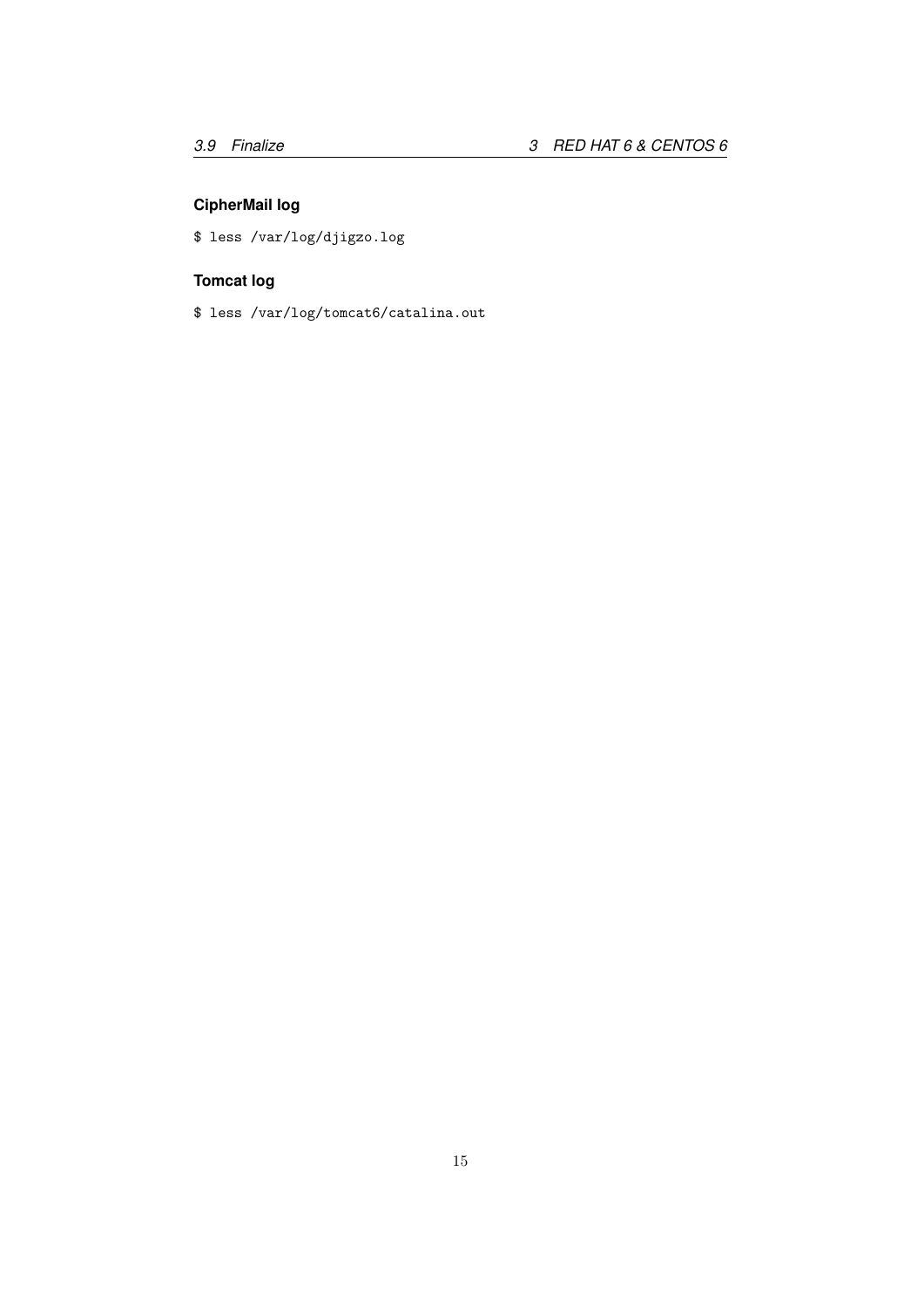# <span id="page-16-0"></span>**4 Install CipherMail on Red Hat 7 & CentOS 7**

This section explains how to install CipherMail on Red Hat 7 and CentOS 7. It is assumed that all commands are run as root (i.e., the user is logged in as root).

# <span id="page-16-1"></span>**4.1 SELinux**

By default SELinux is enabled on RedHat/CentOS. SELinux prevents certain operations to be executed which are required by CipherMail. For example, a local listening port on port 10026 must be opened by Postfix (this port is used by CipherMail as the Postfix "reinjection" port). SELinux however, by default, does not allow this. Disabling SELinux is recommended if you are not familiar with SELinux.

SELinux can be disabled by editing the file /etc/sysconfig/selinux. Set SELINUX to disabled and reboot the server.

# <span id="page-16-2"></span>**4.2 Configure firewall**

Red Hat and CentOS by default block access to most ports. The firewall should therefore be configured to allow access to certain ports used by CipherMail. The following ports should be remotely accessible: SMTP (25) and 84438.

```
$ firewall-cmd --zone=public --add-port=25/tcp --permanent
$ firewall-cmd --zone=public --add-port=8443/tcp --permanent
$ firewall-cmd --reload
```
If the web GUI should be accessible on the standard https port (443) instead of 8443, add the following additional firewall rules

```
$ firewall-cmd --zone=public --add-forward-port=port=443:proto=tcp:toport=8443 \
--permanent
```

```
$ firewall-cmd --reload
```
### **Note**

This guide assumes that CipherMail will be configured for PostgreSQL. If MySQL/MariaDB or Oracle Database should be used instead, all PostgreSQL related steps can be skipped *<sup>a</sup>* . See Appendix [A](#page-28-0) on how to configure CipherMail for MySQL/MariaDB and Appendix [B](#page-31-0) on how to configure CipherMail for Oracle Database.

*<sup>a</sup>*Alternatively, CipherMail can first be installed with PostgreSQL. After confirming that CipherMail works correctly with PostgreSQL, support for the other database can be configured

 $8$ See Appendix [E.1](#page-37-1) for an overview of all ports used by CipherMail.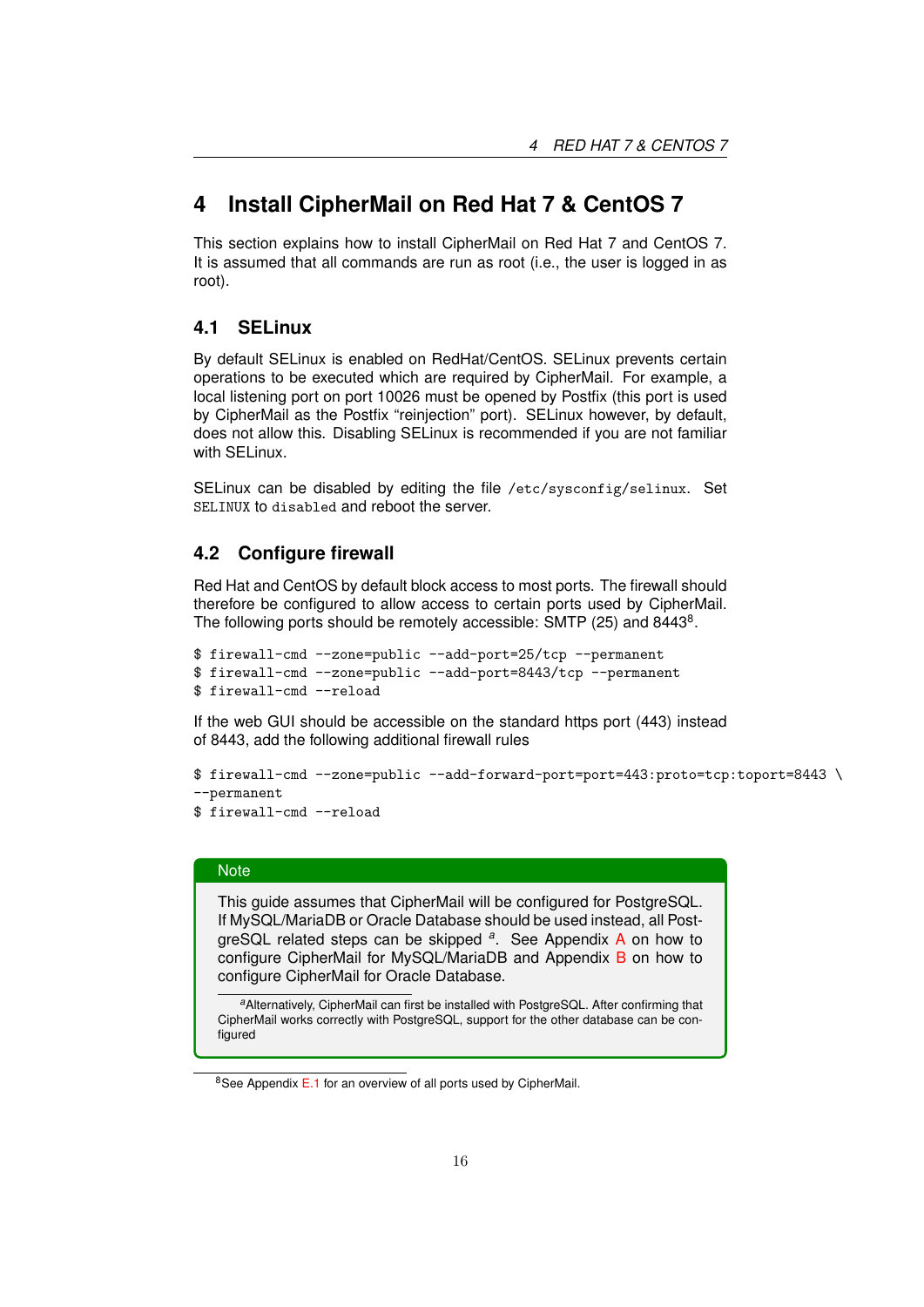# <span id="page-17-0"></span>**4.3 Install PostgreSQL**

```
$ yum install postgresql-server
```
PostgreSQL should be initialized and restarted.

```
$ postgresql-setup initdb
$ systemctl restart postgresql.service
```
## <span id="page-17-1"></span>**4.4 Install required packages**

Certain packages need to be installed before installing CipherMail.

```
$ yum install redhat-lsb sudo postfix ant mktemp symlinks \
java-1.7.0-openjdk-headless java-1.7.0-openjdk java-1.7.0-openjdk-devel
```
# <span id="page-17-2"></span>**4.5 RPM signing keys**

The CipherMail RPM packages are signed with a GPG key. To validate the signature of the packages, the GPG key from [https://www.ciphermail.com/](https://www.ciphermail.com/downloads/ciphermail-signing-key.asc) [downloads/ciphermail-signing-key.asc](https://www.ciphermail.com/downloads/ciphermail-signing-key.asc) should be installed.

```
$ rpm --import https://www.ciphermail.com/downloads/ciphermail-signing-key.asc
```
The signature of the rpm packages can be validated with the following command

\$ rpm -K <file>

# <span id="page-17-3"></span>**4.6 Install CipherMail packages**

A full installation of CipherMail requires the CipherMail encryption back-end and the Web GUI front-end. The RPM packages can be downloaded from <http://www.ciphermail.com>. The following three files are required:

- djigzo-?.?.?-?.noarch.rpm
- djigzo-postgres-?.?.?-?.noarch.rpm
- djigzo-web-?.?.?-?.noarch.rpm

#### **Install back-end packages**

```
$ yum install djigzo-?.?.?-?.noarch.rpm
```
\$ yum install djigzo-postgres-?.?.?-?.noarch.rpm

### **Install Web-GUI package**

\$ yum install djigzo-web-?.?.?-?.noarch.rpm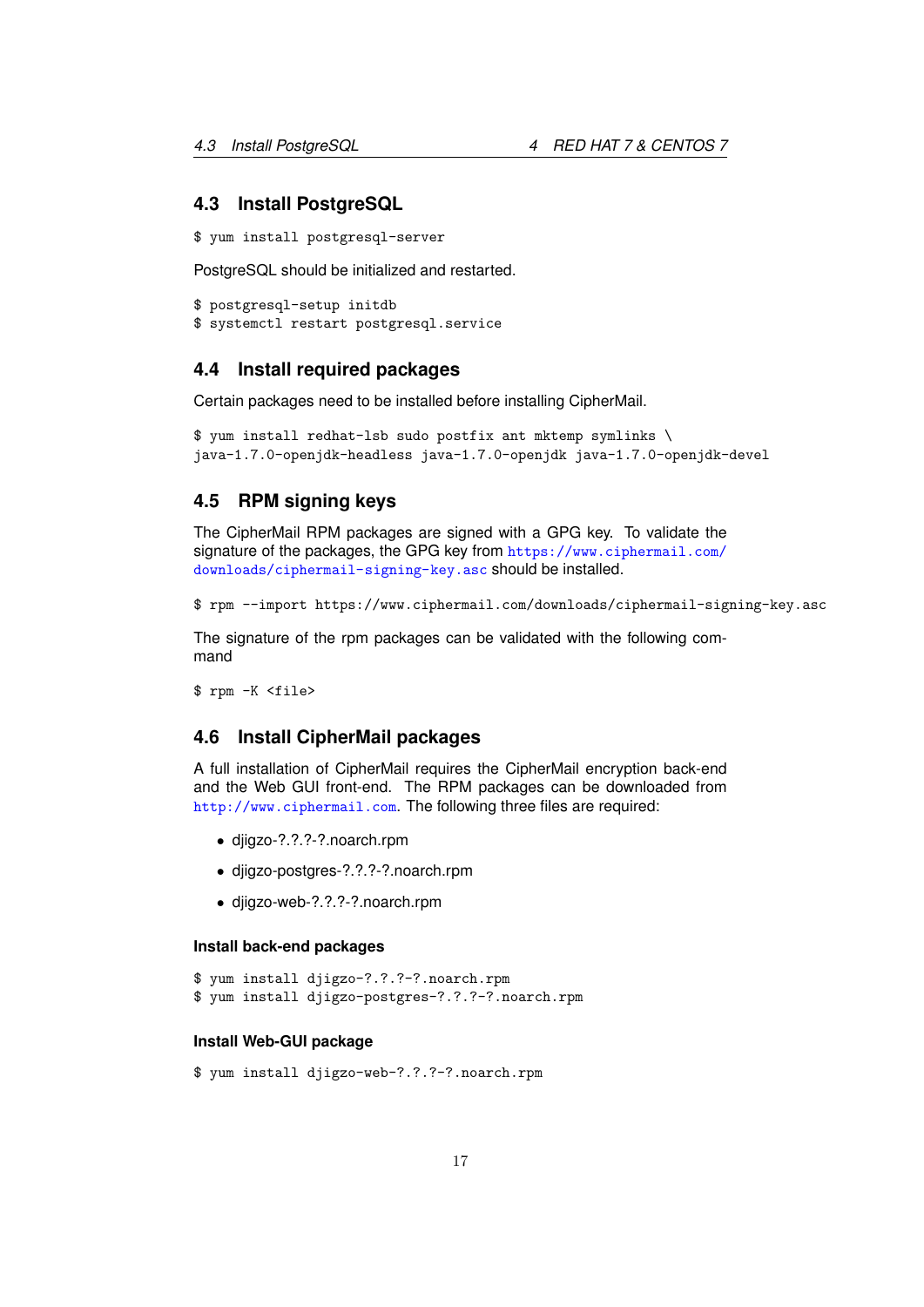## <span id="page-18-0"></span>**4.7 Configure Postfix**

A Postfix after queue filter is used for encrypting and decrypting incoming and outgoing email.

**Copy Postfix config** A Postfix after queue filter is used for encrypting and decrypting incoming and outgoing email. This requires some changes to the postfix configuration files. CipherMail installs a pre-configured Postfix main and master configuration file which should be copied to the postfix configuration directory.

#### Warning

The following commands will overwrite all settings in the original postfix config files. If existing postfix settings must be kept, the required changes should be manually applied.

```
$ cp /etc/postfix/djigzo-master.cf /etc/postfix/master.cf
$ cp /etc/postfix/djigzo-main.cf /etc/postfix/main.cf
```
**Update aliases** Postfix uses /etc/alias as the alias file. Make sure that the alias file is available and up-to-date.

```
$ newaliases
```
#### **Restart postfix**

```
$ systemctl restart postfix.service
```
**Make mail logs readable** The mail logs should be readable by user *djigzo*. We will therefore add a special maillog group.

**Note:** this can be skipped if you do not want the MTA log to be shown on the MTA page

```
$ groupadd maillog
$ usermod -a -G maillog djigzo
$ chown root:maillog /var/log/maillog
$ chmod g+r /var/log/maillog
```
**Configure logrotate** By default mail logs are rotated with the date appended to the filename (see *dateext* setting). CipherMail however expects the rotated log files to be appended with an increasing number. To allow multiple mail log files to be read, modify the logrotate setting for maillog. Create a separate rotate rule for maillog by removing the default rule and appending the following lines to /etc/logrotate.d/syslog<sup>9</sup>.

<sup>&</sup>lt;sup>9</sup>This can be skipped if it is sufficient to only show the most recent log file (/var/log/maillog) directly from the mail log GUI page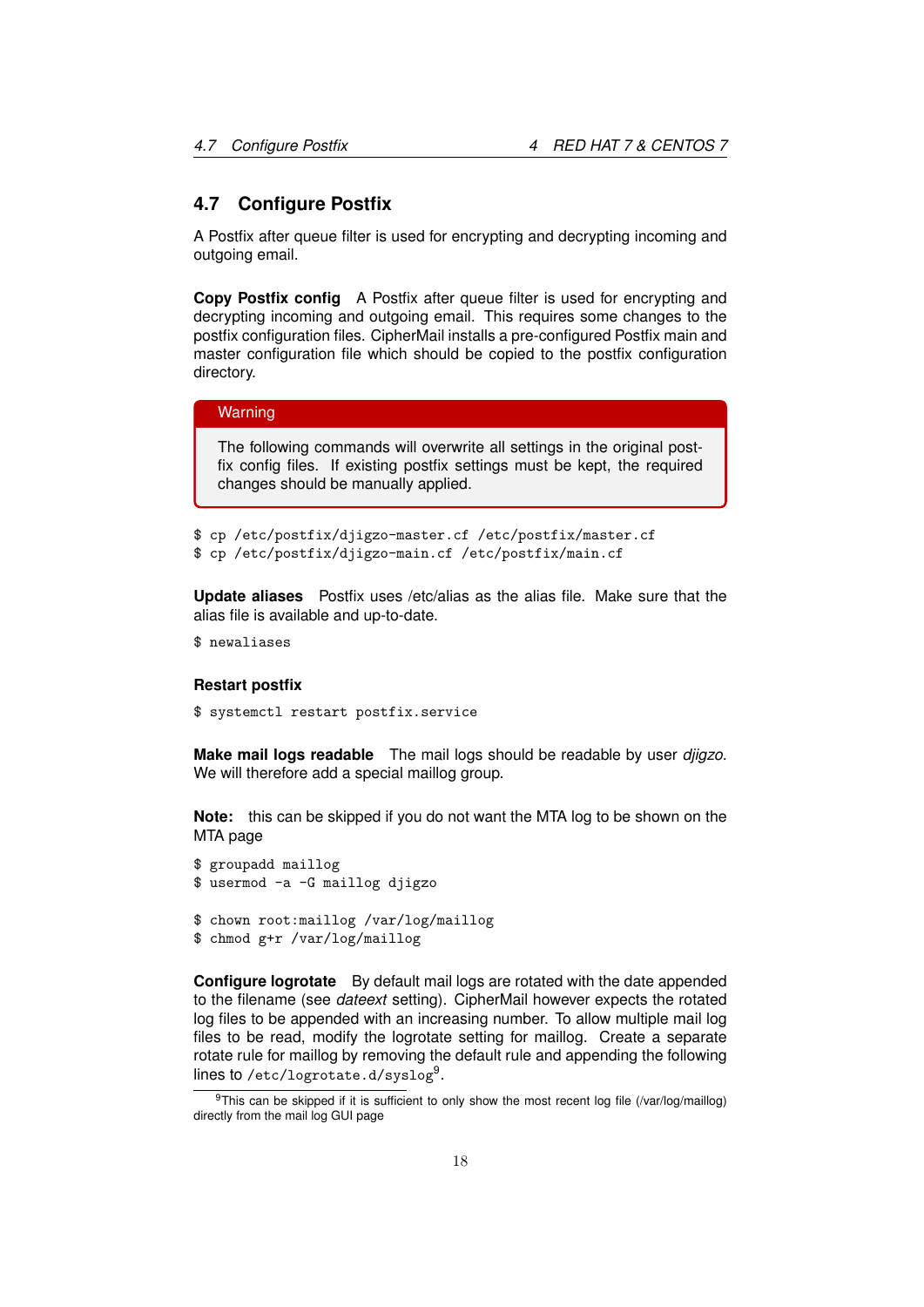```
$ vi /etc/logrotate.d/syslog
```

```
/var/log/maillog
{
 nodateext
  compress
  create 640 root maillog
  delaycompress
  sharedscripts
  postrotate
    /bin/kill -HUP `cat /var/run/syslogd.pid 2> /dev/null` 2> /dev/null || true
  endscript
}
```
**Note:** don't forget to remove the original /var/log/maillog line.

# <span id="page-19-0"></span>**4.8 Install Tomcat**

\$ yum install tomcat

**Update Javamail** Red Hat/CentOS by default installs an older version of Javamail. The newer version of Javamail provided by CipherMail will be added as a new alternative.

```
$ alternatives --install /usr/share/java/javamail.jar javamail \
/usr/share/djigzo/lib/mail.jar 20000
```
**Set djigzo-web.home and Tomcat memory usage** The system property **djigzo-web.home** should reference the location where CipherMail Web GUI is stored. In order to allow the import of very large certificate files (.p7b or .pfx files with thousands of certificates) CipherMail requires that Tomcat is setup with at least 128 MB heap size. These settings will be added to the Tomcat default config file:

```
$ echo "JAVA_OPTS=\"-Ddjigzo-web.home=/usr/share/djigzo-web \
-Djava.awt.headless=true -Xmx128M\"" >> /etc/sysconfig/tomcat
```
**Adding an HTTPS connector** An HTTPS connector should be added to the Tomcat server configuration. If Tomcat is only used by CipherMail, it's advised to replace the existing Tomcat configuration file (/etc/tomcat/server.xml) with the configuration file provided by CipherMail.

## **Warning**

The following command overwrites the existing server.xml file. If you want to keep the existing server.xml file, you need to manually add the HTTPS [C](#page-34-0)onnector. See Appendix C for more information.

\$ cp /usr/share/djigzo-web/conf/tomcat/server.xml /etc/tomcat/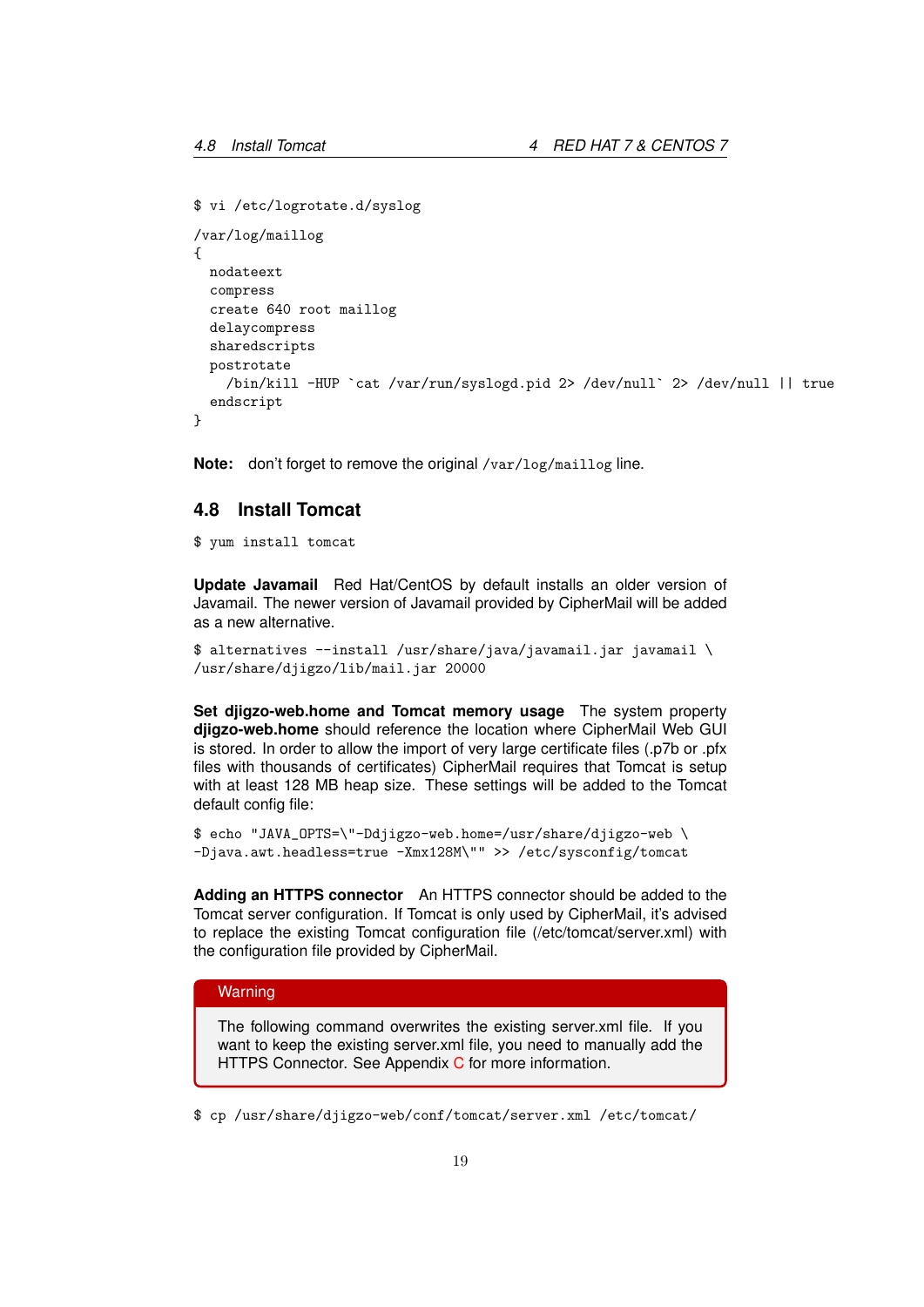**Adding the Web admin context** A context should be added to Tomcat to enable the Web admin application.

```
$ echo "<Context docBase=\"/usr/share/djigzo-web/djigzo.war\
\" />" > /etc/tomcat/Catalina/localhost/ciphermail.xml
```
**Note:** if you want CipherMail web admin to use the root context, save the context file to ROOT.xml (overwriting the existing file) instead of to ciphermail.xml<sup>10</sup>.

**Adding the Web portal context** If the portal functionality is required, a specific portal context should be added to Tomcat.

```
$ echo "<Context docBase=\"/usr/share/djigzo-web/djigzo-portal.war\
\" />" > /etc/tomcat/Catalina/localhost/web.xml
```
**Allow reading and writing of SSL certificate** CipherMail Web GUI allows new SSL certificates for the Web GUI to be uploaded using the SSL import page. To support this functionality, Tomcat should be allowed to read and write the SSL certificate.

\$ chown tomcat:djigzo /usr/share/djigzo-web/ssl/sslCertificate.p12

**Make Tomcat start at reboot** Tomcat should be automatically started at reboot.

\$ systemctl enable tomcat.service

### <span id="page-20-0"></span>**4.9 Finalize**

#### **Start services**

\$ systemctl restart djigzo.service \$ systemctl restart tomcat.service

**Open the Web GUI** CipherMail should now be running (wait some time for Tomcat to startup). The login page can be accessed using the following URL <https://192.168.178.2:8443/ciphermail><sup>11</sup> (change the IP address accordingly)

#### **Note**

CipherMail comes with a pre-installed SSL certificate which is not by default trusted by your browser. You should therefore manually accept the SSL certificate the first time you open the page. A new trusted SSL certificate can be uploaded from the web GUI.

<sup>&</sup>lt;sup>10</sup>the root context allows you to access CipherMail using a URL of the form https://192.168.178.2:8443 instead of https://192.168.178.2:8443/ciphermail

<sup>&</sup>lt;sup>11</sup> if CipherMail was installed as the root context, the URL should be https://192.168.178.2:8443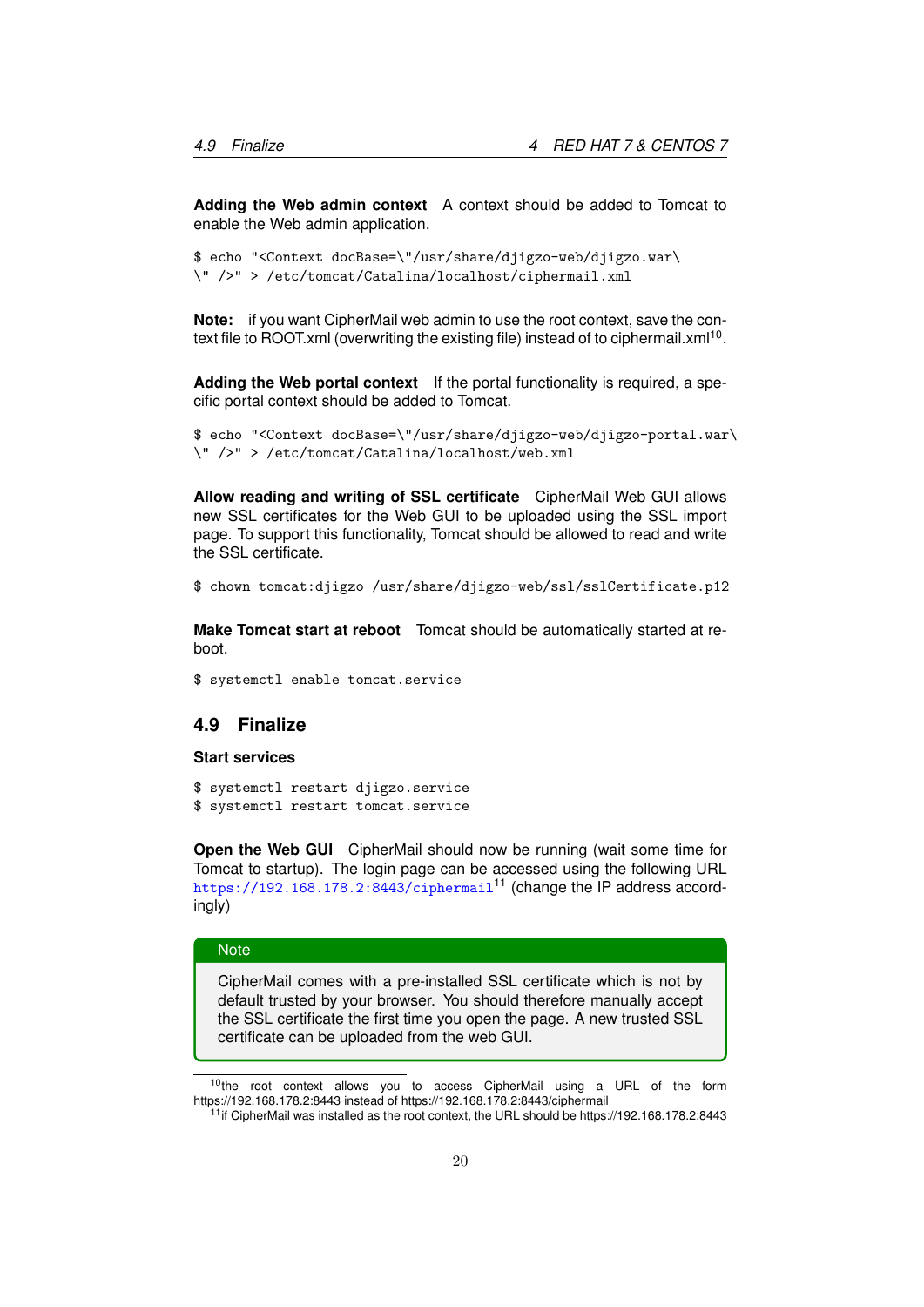**Login** Use the following login credentials:

username: admin password: admin

# **Note**

The login procedure can take some time after a restart because the Web GUI requires some internal initialization after a restart.

**Log output** If CipherMail is not running, check the following logs for errors:

# **CipherMail log**

\$ less /var/log/djigzo.log

# **Tomcat log**

\$ journalctl -u tomcat.service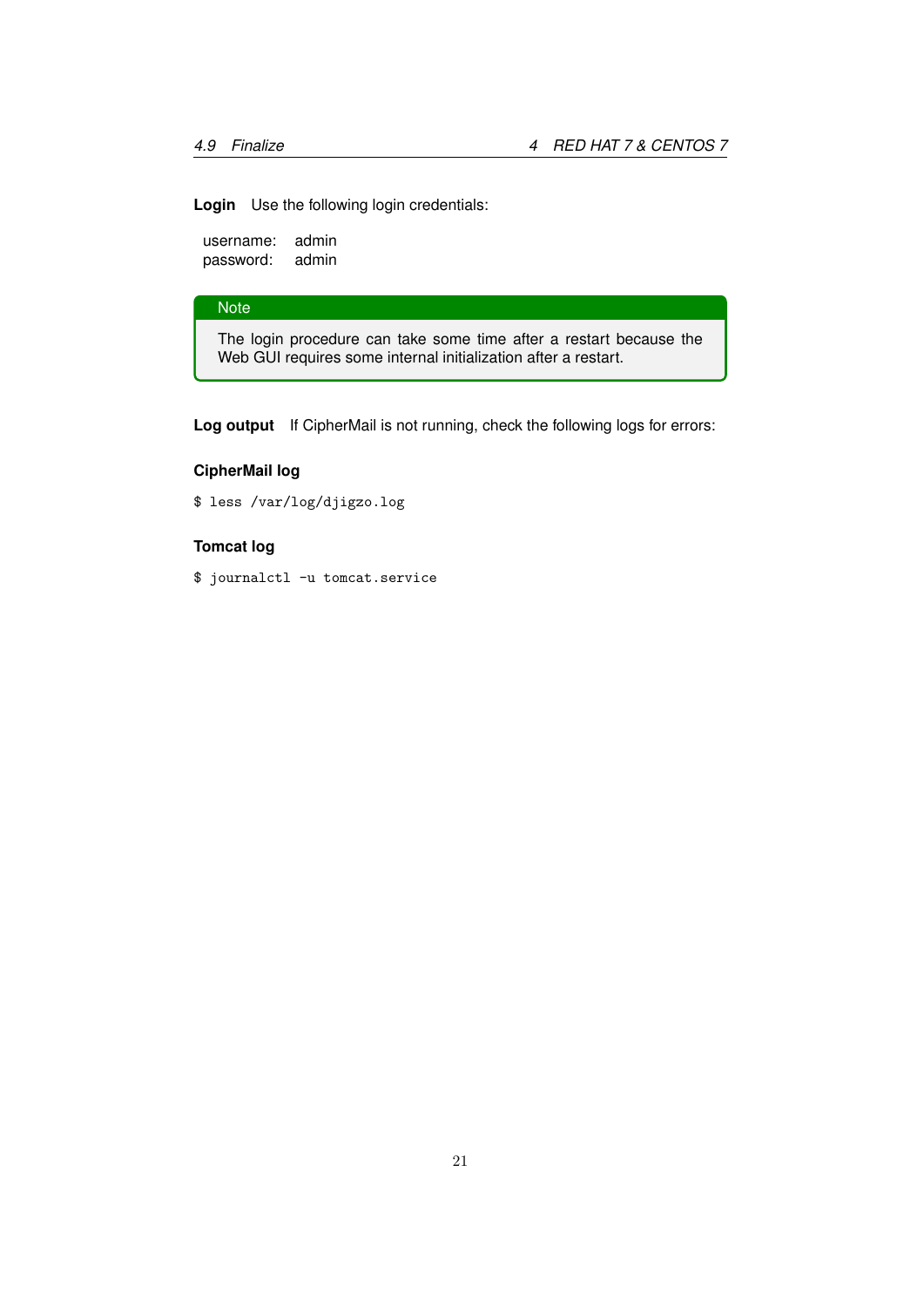# <span id="page-22-0"></span>**5 Install CipherMail on SUSE**

This section explains how to install CipherMail on SUSE.

# <span id="page-22-1"></span>**5.1 Configure firewall**

If a local firewall is enabled, it should be configured to allow access to certain ports. The following ports should be remotely accessible: SMTP (25) and  $8443^{12}$ . The firewall can for example be configured with yast.

\$ yast

# <span id="page-22-2"></span>**5.2 Configure logging**

Because CipherMail reads the logs from /var/log it's advised to install rsyslog.

**Note:** this can be skipped. However the MTA log view will no longer show the MTA logs

\$ zypper install rsyslog

**Note:** If a warning "Problem: systemd-logger conflicts with namespace:otherproviders(syslog)..." is shown, select Solution 1: "deinstallation of systemd-logger-..."

After installing rsyslog, a reboot is required

\$ reboot

# <span id="page-22-3"></span>**5.3 Install required packages**

Certain packages need to be installed before installing CipherMail.

#### **Note**

This guide assumes that CipherMail will be configured for PostgreSQL. If MySQL/MariaDB or Oracle Database should be used instead, all PostgreSQL related steps can be skipped *<sup>a</sup>* . See Appendix [A](#page-28-0) on how to configure CipherMail for MySQL/MariaDB and Appendix [B](#page-31-0) on how to configure CipherMail for Oracle Database.

*<sup>a</sup>*Alternatively, CipherMail can first be installed with PostgreSQL. After confirming that CipherMail works correctly with PostgreSQL, support for the other database can be configured

\$ zypper install sudo postfix ant postgresql-server \ java-1\_7\_0-openjdk-headless java-1\_7\_0-openjdk-devel java-1\_7\_0-openjdk-devel

<sup>12</sup>See Appendix  $E.1$  for an overview of all ports used by CipherMail.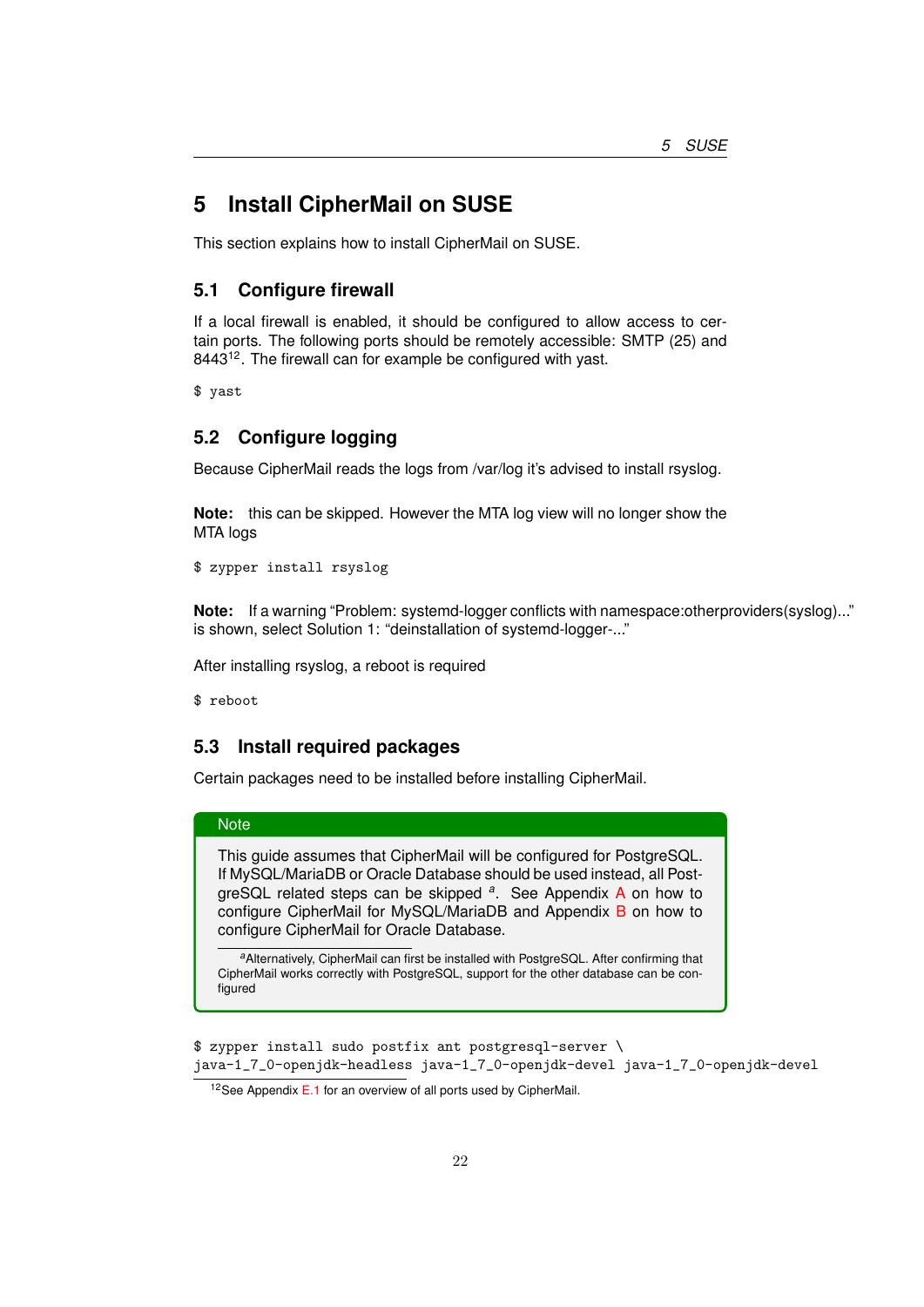**Note:** if CipherMail cannot be installed because of a conflict with postfix, select "Solution 1: deinstallation of patterns-openSUSE-minimal base-conflicts" or manually remove the package "patterns-openSUSE-minimal base-conflicts" before installing CipherMail.

# <span id="page-23-0"></span>**5.4 RPM signing keys**

The CipherMail RPM packages are signed with a GPG key. To validate the signature of the packages, the GPG key from [https://www.ciphermail.com/](https://www.ciphermail.com/downloads/ciphermail-signing-key.asc) [downloads/ciphermail-signing-key.asc](https://www.ciphermail.com/downloads/ciphermail-signing-key.asc) should be installed.

\$ rpm --import https://www.ciphermail.com/downloads/ciphermail-signing-key.asc

# <span id="page-23-1"></span>**5.5 Install CipherMail packages**

A full installation of CipherMail requires the CipherMail encryption back-end and the Web GUI front-end. The RPM packages can be downloaded from <http://www.ciphermail.com>. The following three files are required:

- djigzo-?.?.?-?.SUSE.noarch.rpm
- djigzo-postgres-?.?.?-?.SUSE.noarch.rpm
- djigzo-web-?.?.?-?.noarch.rpm

#### **Install back-end packages**

```
$ zypper install djigzo-?.?.?-?.SUSE.noarch.rpm
$ zypper install djigzo-postgres-?.?.?-?.SUSE.noarch.rpm
```
### **Install Web-GUI package**

\$ zypper install djigzo-web-?.?.?-?.noarch.rpm

# <span id="page-23-2"></span>**5.6 Configure Postfix**

A Postfix after queue filter is used for encrypting and decrypting incoming and outgoing email.

**Copy Postfix config** A Postfix after queue filter is used for encrypting and decrypting incoming and outgoing email. This requires some changes to the postfix configuration files. CipherMail installs a pre-configured Postfix main and master configuration file which should be copied to the postfix configuration directory.

# **Warning**

The following commands will overwrite all settings in the original postfix config files. If existing postfix settings must be kept, the required changes should be manually applied.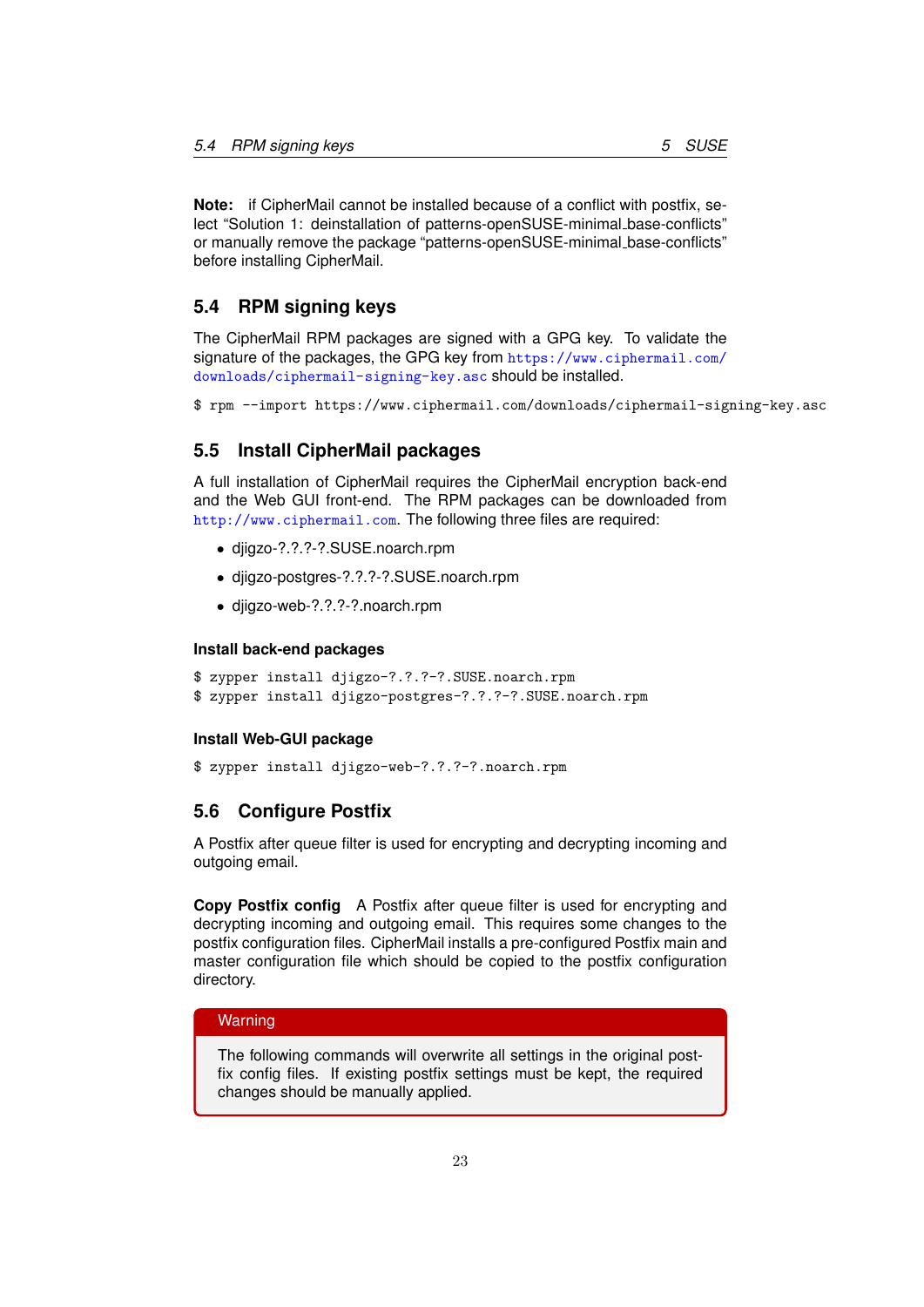```
$ cp /etc/postfix/djigzo-master.cf /etc/postfix/master.cf
$ cp /etc/postfix/djigzo-main.cf /etc/postfix/main.cf
```
**Update aliases** Postfix uses /etc/alias as the alias file. Make sure that the alias file is available and up-to-date.

\$ newaliases

#### **Restart postfix**

\$ service postfix restart

**Make mail logs readable** The mail logs should be readable by user *djigzo*. We will therefore add a special maillog group.

**Note:** this can be skipped if you do not want the MTA log to be shown on the MTA page

```
$ groupadd maillog
$ usermod -a -G maillog djigzo
$ chown root:maillog /var/log/mail.info
```

```
$ chmod g+r /var/log/mail.info
```
**Configure logrotate** By default mail logs are rotated with the date appended to the filename (see *dateext* setting). CipherMail however expects the rotated log files to be appended with an increasing number. To allow multiple mail log files to be read, modify the logrotate setting for maillog. Create a separate rotate rule for maillog by removing the default rule and appending the following lines to /etc/logrotate.d/syslog<sup>13</sup>.

```
$ vi /etc/logrotate.d/syslog
```

```
/var/log/mail.info
{
    compress
    delaycompress
   nodateext
   maxage 365
    rotate 99
   missingok
    notifempty
    size +4096k
    create 640 root maillog
    sharedscripts
    postrotate
        /usr/bin/systemctl reload syslog.service > /dev/null
    endscript
}
```
<sup>&</sup>lt;sup>13</sup>This can be skipped if it is sufficient to only show the most recent log file (/var/log/mail.info) directly from the mail log GUI page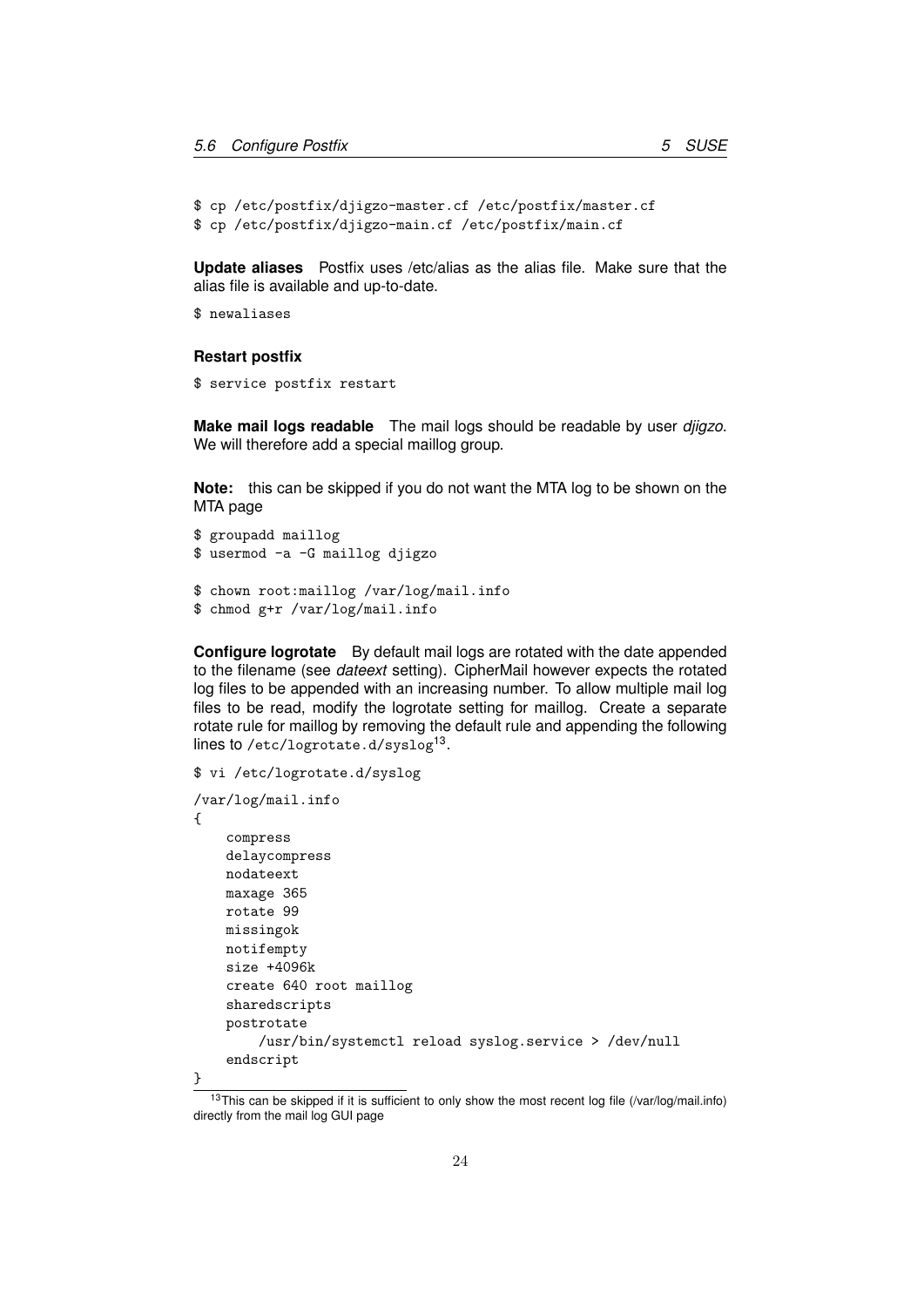**Note:** don't forget to remove the original /var/log/mail.info part.

# <span id="page-25-0"></span>**5.7 Install Tomcat**

\$ zypper install tomcat

<span id="page-25-1"></span>**Set djigzo-web.home and Tomcat memory usage** The system property **djigzo-web.home** should reference the location where CipherMail Web GUI is stored. In order to allow the import of very large certificate files (.p7b or .pfx files with thousands of certificates) CipherMail requires that Tomcat is setup with at least 128 MB heap size. These settings will be added to the Tomcat default config file:

```
bash -c 'echo "JAVA_OPTS=\"-Ddjigzo-web.home=\
/usr/share/djigzo-web -Djava.awt.headless=true \
-Xmx128M\"" >> /etc/tomcat/tomcat.conf'
```
**Allow reading and writing of SSL certificate** CipherMail Web GUI allows new SSL certificates for the Web GUI to be uploaded using the SSL import page. To support this functionality, Tomcat should be allowed to read and write the SSL certificate.

```
$ chown tomcat:djigzo /usr/share/djigzo-web/ssl/sslCertificate.p12
```
**Adding an HTTPS connector** An HTTPS connector should be added to the Tomcat server configuration. If Tomcat is only used by CipherMail, it's advised to replace the existing Tomcat configuration file (/etc/tomcat/server.xml) with the configuration file provided by CipherMail.

### **Warning**

The following command overwrites the existing server.xml file. If you want to keep the existing server.xml file, you need to manually add the HTTPS Connector. See Appendix [C](#page-34-0) for more information.

\$ cp /usr/share/djigzo-web/conf/tomcat/server.xml /etc/tomcat/

**Note:** Because of a bug in Tomcat 8 ([https://bz.apache.org/bugzilla/](https://bz.apache.org/bugzilla/show_bug.cgi?id=60940) [show\\_bug.cgi?id=60940](https://bz.apache.org/bugzilla/show_bug.cgi?id=60940)), the setting "unpackWARs" in /etc/tomcat/server.xml should be changed from "false" to "true"

\$ vi /etc/tomcat/server.xml

```
unpackWARS="false" \rightarrow unpackWARS="true"
```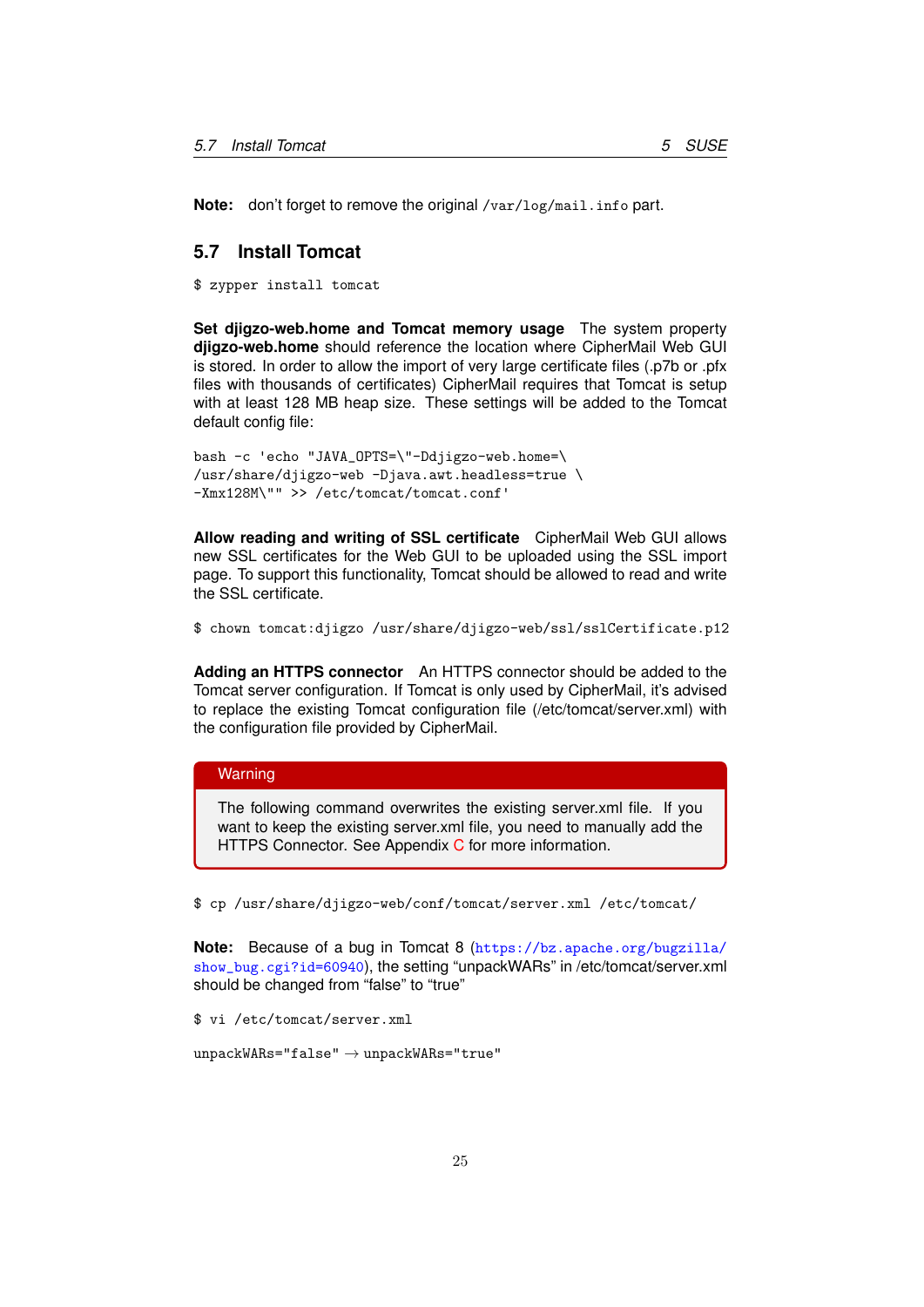**Adding the Web admin context** A context should be added to Tomcat to enable the Web admin application.

```
$ bash -c 'echo "<Context docBase=\"/usr/share/djigzo-web/djigzo.war\
\" />" > /etc/tomcat/Catalina/localhost/ciphermail.xml'
```
**Note:** if you want CipherMail web admin to use the root context, save the context file to ROOT.xml (overwriting the existing file) instead of to ciphermail.xml<sup>14</sup>.

**Adding the Web portal context** If the portal functionality is required, a specific portal context should be added to Tomcat.

```
$ bash -c 'echo "<Context docBase=\"/usr/share/djigzo-web/djigzo-portal.war\
\" />" > /etc/tomcat/Catalina/localhost/web.xml'
```
**Make Tomcat start at reboot** Tomcat should be automatically started at reboot.

```
$ chkconfig tomcat on
```
# <span id="page-26-0"></span>**5.8 Finalize**

### **Start services**

```
$ service djigzo restart
$ service tomcat restart
```
**Open the Web GUI** CipherMail should now be running (wait some time for Tomcat to startup). The login page can be accessed using the following URL <https://192.168.178.2:8443/ciphermail><sup>15</sup> (change the IP address accordingly)

### **Note**

CipherMail comes with a pre-installed SSL certificate which is not by default trusted by your browser. You should therefore manually accept the SSL certificate the first time you open the page. A new trusted SSL certificate can be uploaded from the web GUI.

<sup>14</sup>the root context allows you to access CipherMail using a URL of the form https://192.168.178.2:8443 instead of https://192.168.178.2:8443/ciphermail

<sup>&</sup>lt;sup>15</sup>if CipherMail was installed as the root context, the URL should be https://192.168.178.2:8443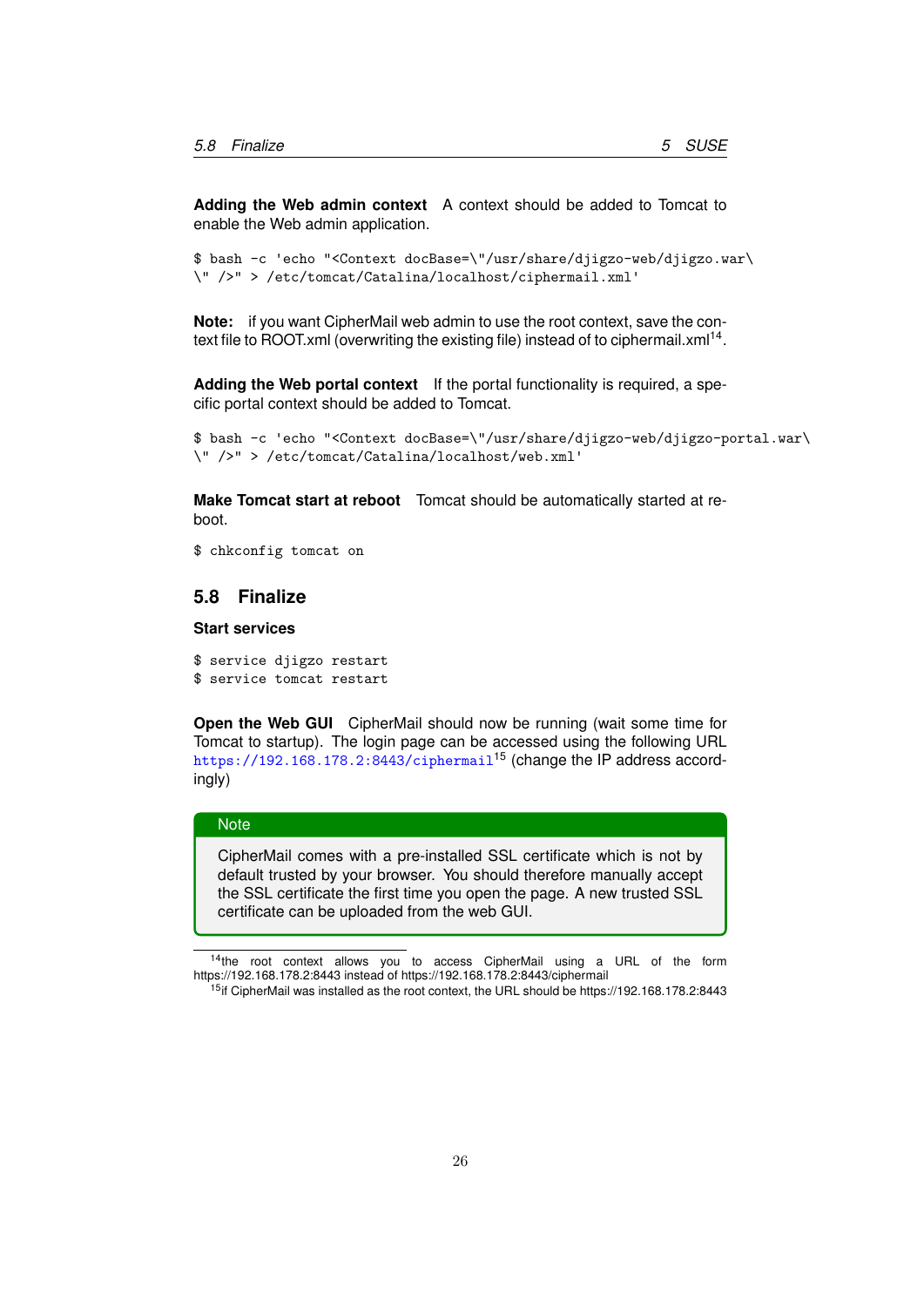**Login** Use the following login credentials:

username: admin password: admin

## **Note**

The login procedure can take some time after a restart because the Web GUI requires some internal initialization after a restart.

**Log output** If CipherMail is not running, check the following logs for errors:

# **CipherMail log**

\$ less /var/log/djigzo.log

# **Tomcat log**

\$ journalctl -u tomcat.service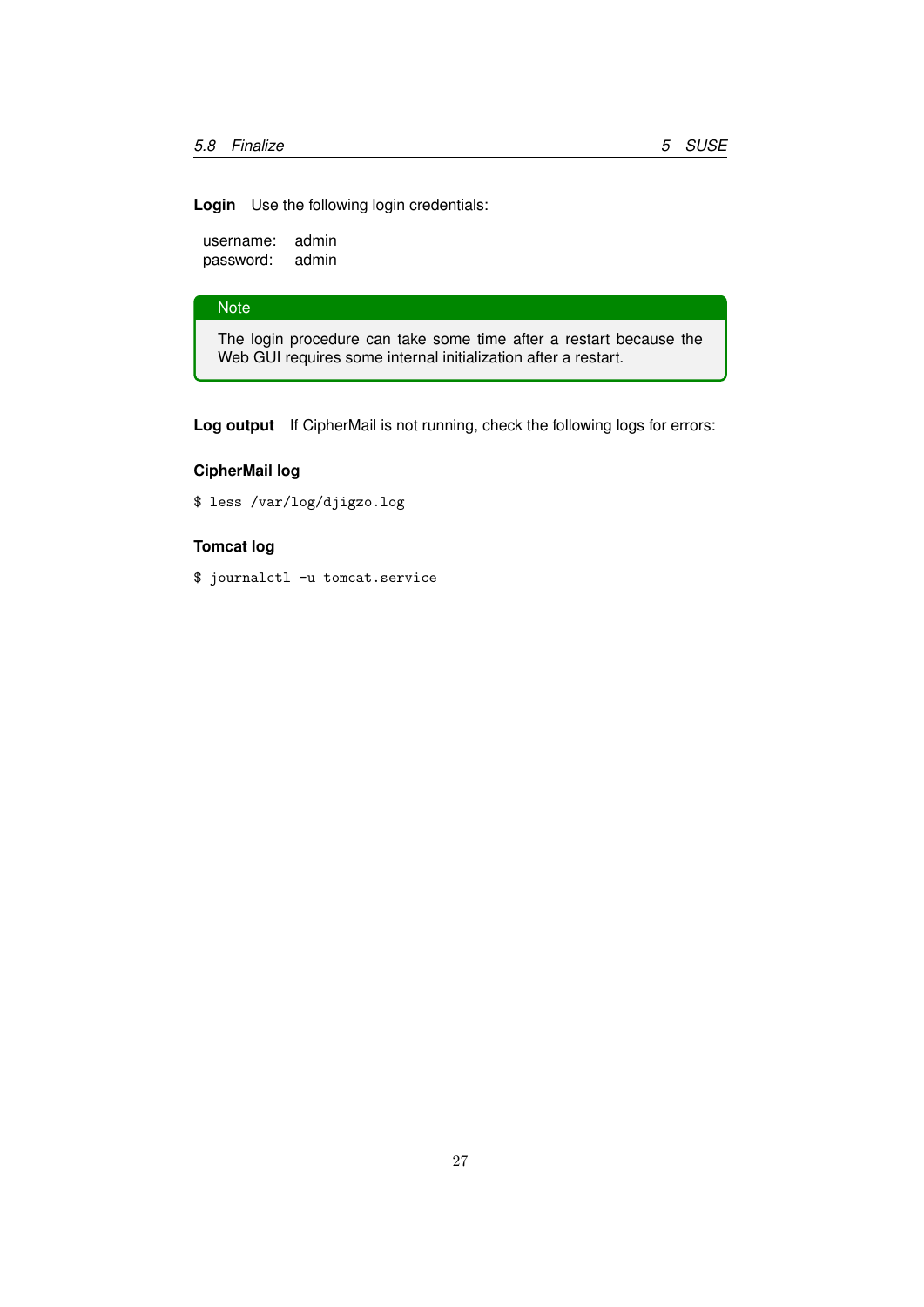# <span id="page-28-0"></span>**A MySQL/MariaDB**

This section explains on how to configure CipherMail with support for MySQL/MariaDB.

### **Note**

It is assumed that MySQL or MariaDB is already installed (either on the same system as CipherMail or an external system) and that MySQL/MariaDB is accessible from the CipherMail system.

# <span id="page-28-1"></span>**A.1 Configure MySQL/MariaDB**

**max allowed packet** CRLs and quarantined emails are often larger than the default configured max\_allowed\_packet size. The max\_allowed\_packet size therefore need to be reconfigured to support large binary data.

### **Ubuntu/Debian**

The max allowed packet can be set in a local configuration file (/etc/mysql/conf.d/ciphermail.cnf) or directly in the main configuration file /etc/mysql/my.cnf.

\$ sudo vi /etc/mysql/conf.d/ciphermail.cnf

Copy the following lines to ciphermail.cnf:

[mysqld] max\_allowed\_packet = 128M

Restart MariaDB:

\$ sudo service mysql restart

#### **RedHat/CentOS**

The max allowed packet can be set in a local configuration file (/etc/my.cnf.d/ciphermail.cnf) or directly in the main configuration file /etc/my.cnf.

\$ vi /etc/my.cnf.d/ciphermail.cnf

Copy the following lines to ciphermail.cnf and restart MySQL/MariaDB.

[mvsqld] max\_allowed\_packet = 128M

Restart MariaDB:

\$ systemctl restart mariadb

**Note:** the max\_allowed\_packet size should be larger than the largest email or CRL size that should be supported.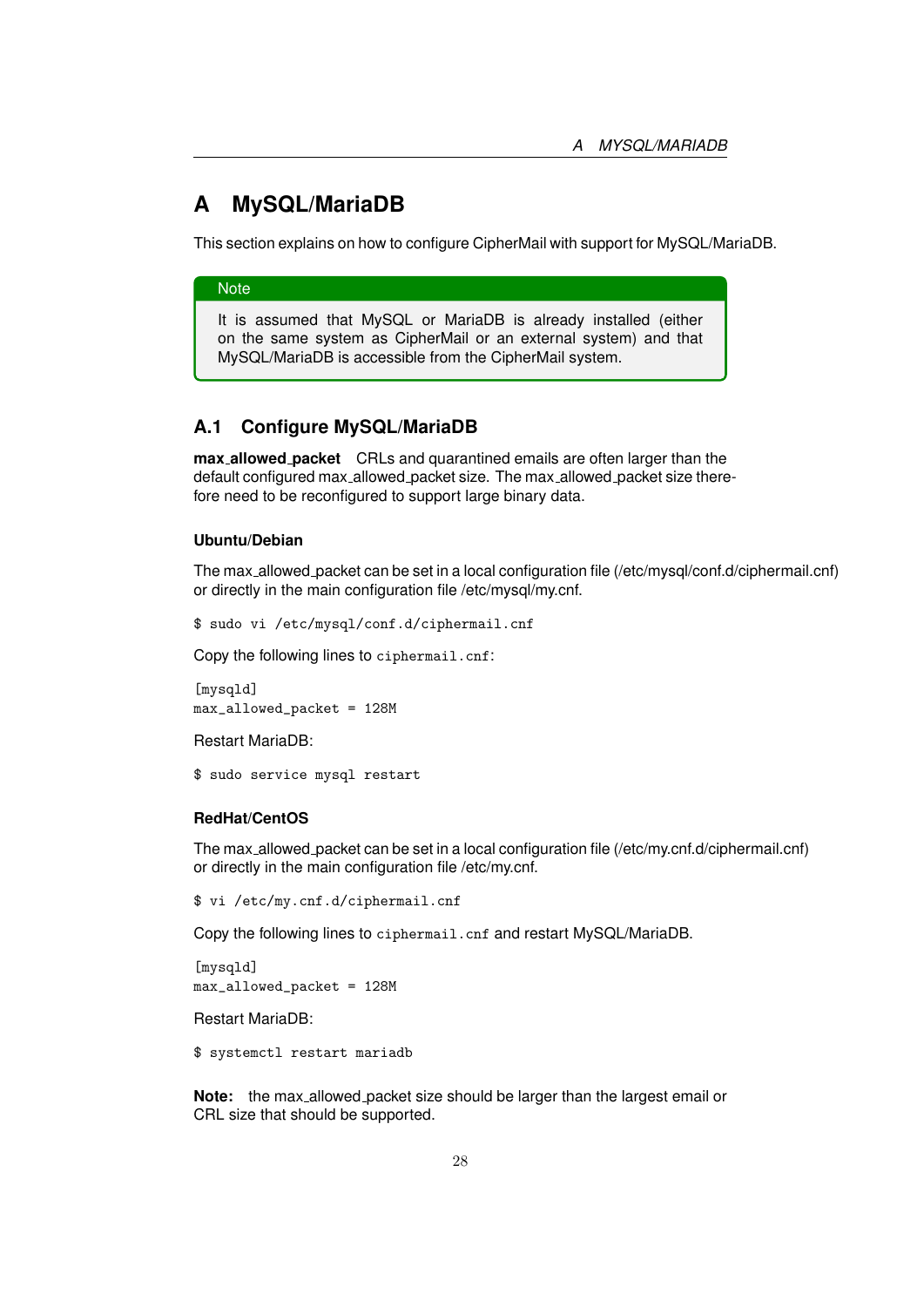# <span id="page-29-0"></span>**A.2 Configure database**

CipherMail requires requires a database 'djigzo' owned by user 'djigzo'.

Login as the database administrator:

\$ mysql

**Note:** If a special database admin user account is configured, use the database admin account instead of root.

The following SQL commands will add the database user and create the database:

```
CREATE USER 'djigzo'@'localhost' IDENTIFIED BY 'djigzo';
CREATE DATABASE djigzo CHARACTER SET utf8 COLLATE utf8_general_ci;
GRANT DELETE,INSERT,SELECT,UPDATE,LOCK TABLES,DROP,CREATE,ALTER ON djigzo.*
TO 'djigzo'@'localhost';
```
**Note:** Replace 'localhost' with the IP address of the CipherMail server if MySQL/MariaDB runs on an external system.

## <span id="page-29-1"></span>**A.2.1 Import table definitions**

\$ mysql djigzo < /usr/share/djigzo/conf/database/sql/djigzo.mysql.sql

### <span id="page-29-2"></span>**A.3 Configure CipherMail**

CipherMail requires a number of changes.

### <span id="page-29-3"></span>**A.3.1 Configure database type**

CipherMail should be configured to use MySQL/MariaDB instead of PostgreSQL.

In the file wrapper-additional-parameters.conf set ciphermail.hibernate.database.type to mysql

\$ sudo vi /usr/share/djigzo/wrapper/wrapper-additional-parameters.conf

Add the following line to the end of wrapper-additional-parameters.conf:

-Dciphermail.hibernate.database.type=mysql

# <span id="page-29-4"></span>**A.3.2 Configure database connection**

The database connection, hostname of database server etc., should be configured in the file hibernate.mysql.connection.xml.

\$ sudo vi /usr/share/djigzo/conf/database/hibernate.mysql.connection.xml

By default the database connection is configured to connect to MySQL/MariaDB on localhost. Change this to the IP address (or fully qualified domain name) of the MySQL/MariaDB server if the database server runs on a different host.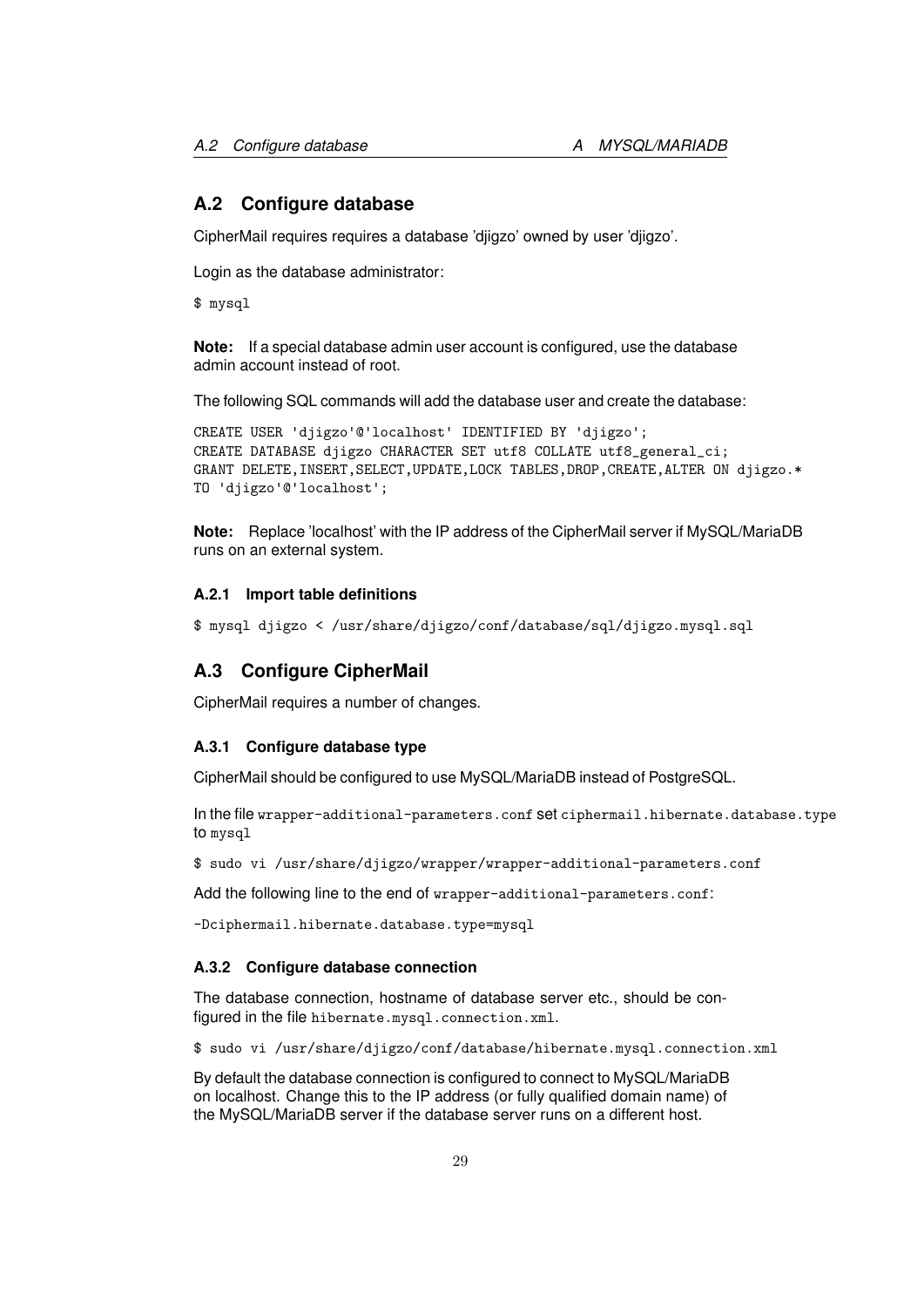### <span id="page-30-0"></span>**A.3.3 Configure backup/restore**

For backup/restore, a mysql password file with the database password, should be placed in the database directory.

\$ sudo vi /usr/share/djigzo/conf/database/mysql.cnf

Copy the following content to mysql.cnf:

[client] user=djigzo password=djigzo

[mysqldump] user=djigzo password=djigzo

**Note:** change the user and password to match the database user. set owner and file permissions:

```
$ sudo chown djigzo:djigzo /usr/share/djigzo/conf/database/mysql.cnf
$ sudo chmod 600 /usr/share/djigzo/conf/database/mysql.cnf
```
# <span id="page-30-1"></span>**A.3.4 Restart services**

# **Ubuntu/Debian**

```
$ sudo service djigzo restart
$ sudo service tomcat7 restart
```
### **RedHat/CentOS**

\$ service djigzo restart \$ service tomcat restart

Check log file to see whether the back-end starts without any errors:

\$ less /var/log/djigzo.log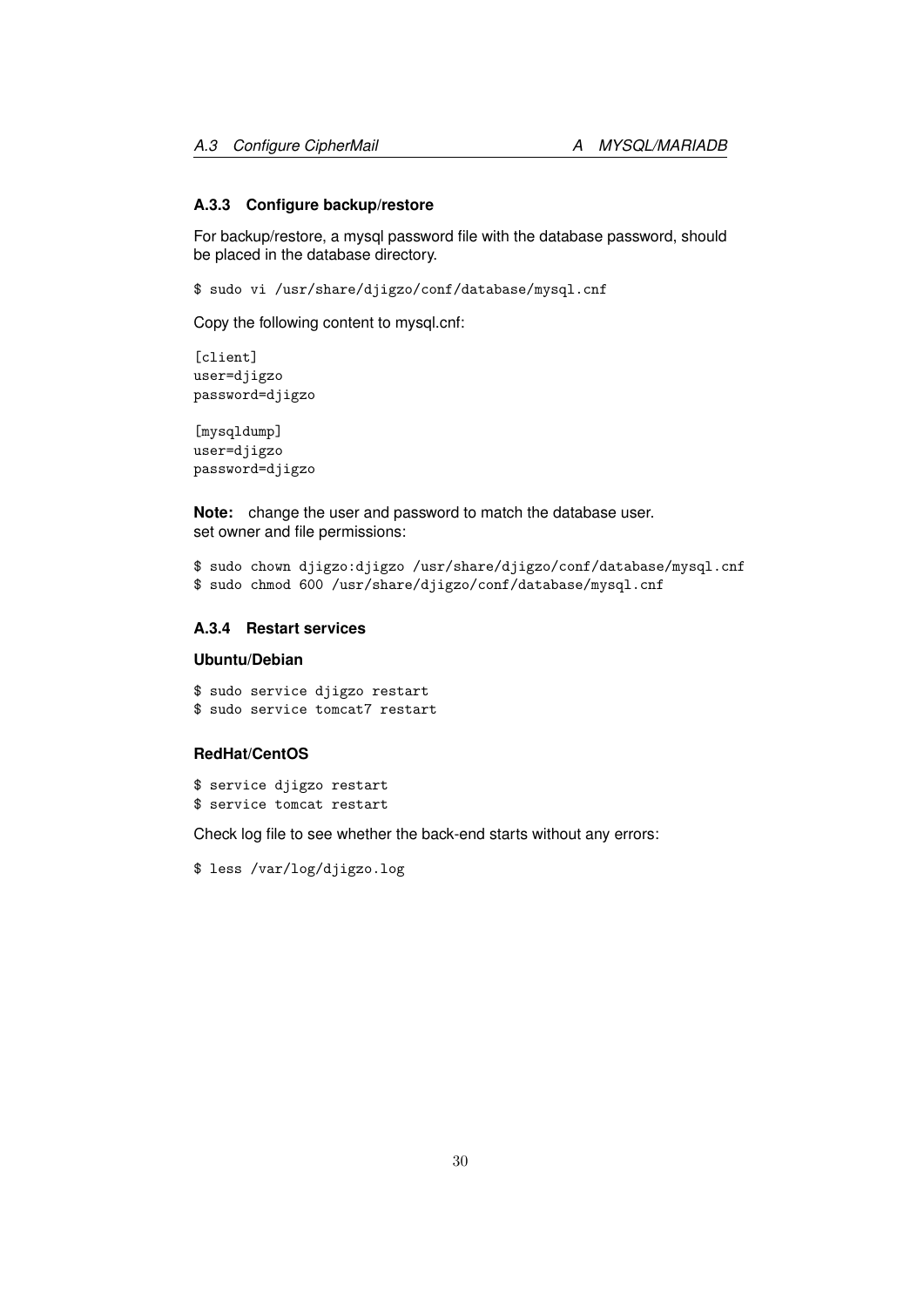# <span id="page-31-0"></span>**B Oracle Database**

This section explains on how to configure CipherMail with support for Oracle Database.

# **Note**

It is assumed that Oracle Database is already installed (either on the same system as CipherMail or an external system) and that the Oracle Database is accessible from the CipherMail system.

## <span id="page-31-1"></span>**B.1 Configure database**

CipherMail requires requires a database 'djigzo' owned by user 'djigzo'.

Login as the database administrator:

\$ sqlplus system

**Note:** Change accordingly to match your database setup.

The following SQL commands will add the database user and grant the required permissions:

CREATE USER djigzo IDENTIFIED BY djigzo default tablespace USERS;

GRANT CREATE SESSION TO djigzo; GRANT CREATE TABLE TO djigzo; GRANT CREATE VIEW TO djigzo; GRANT CREATE PROCEDURE TO djigzo; GRANT CREATE SEQUENCE TO djigzo;

Set the quota for the user:

ALTER USER djigzo QUOTA 300M ON USERS;

**Note:** 300M should be sufficient for most setups. If the DLP quarantine functionality will be used, the quota might need to be increased.

## <span id="page-31-2"></span>**B.1.1 Import table definitions**

\$ sqlplus djigzo/djigzo@XE

**Note:** Change accordingly to match your database setup.

To import the table definitions use the following sqlplus command:

@ /usr/share/djigzo/conf/database/sql/djigzo.oracle.sql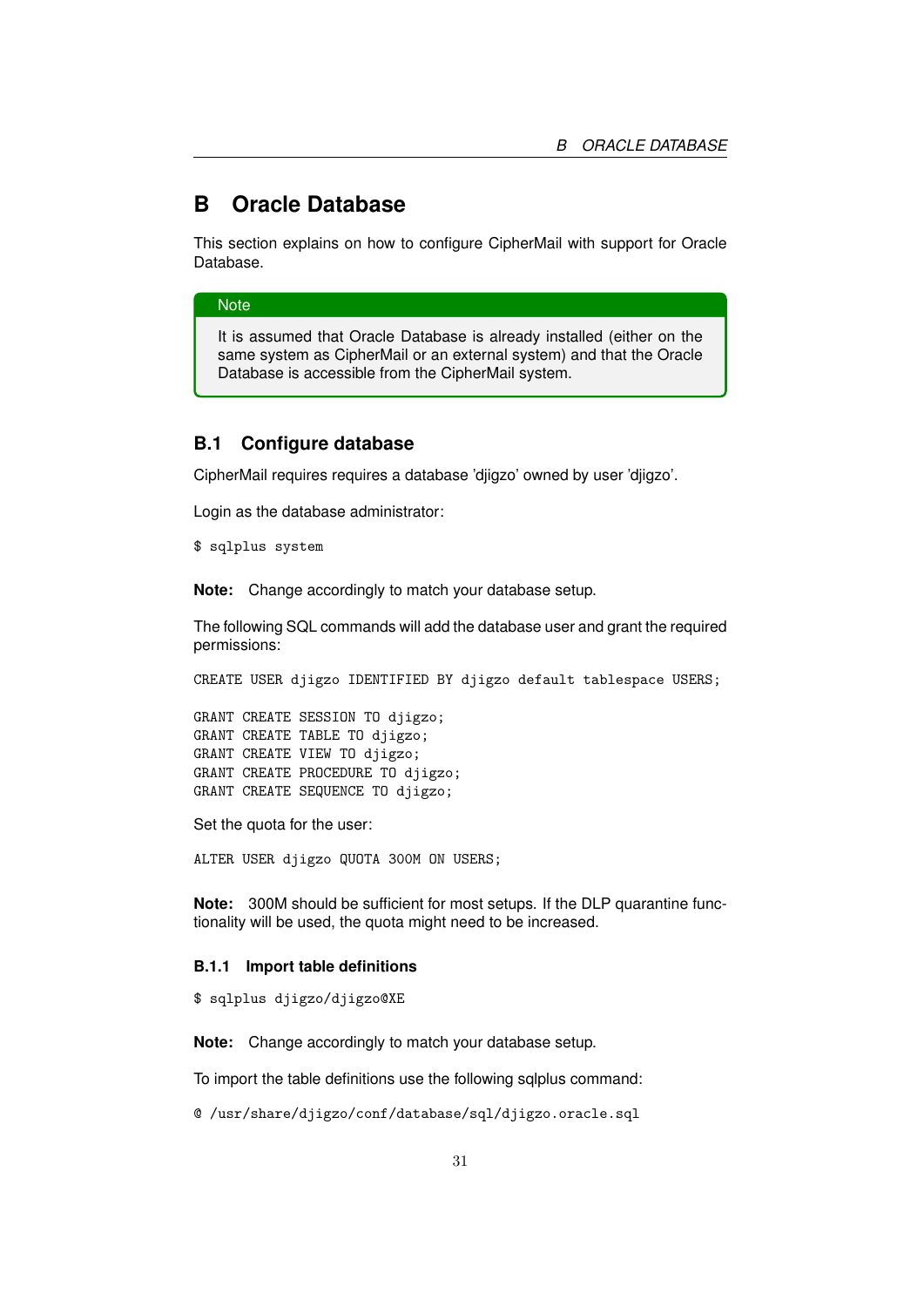# <span id="page-32-0"></span>**B.2 Configure CipherMail**

CipherMail requires a number of changes.

### <span id="page-32-1"></span>**B.2.1 Configure database type**

CipherMail should be configured to use Oracle Database instead of PostgreSQL.

In the file wrapper-additional-parameters.conf set ciphermail.hibernate.database.type to oracle

\$ sudo vi /usr/share/djigzo/wrapper/wrapper-additional-parameters.conf

Add the following line to the end of wrapper-additional-parameters.conf:

-Dciphermail.hibernate.database.type=oracle

### <span id="page-32-2"></span>**B.2.2 Configure database connection**

The database connection, hostname of database server etc., should be configured in the file hibernate.oracle.connection.xml.

\$ sudo vi /usr/share/djigzo/conf/database/hibernate.oracle.connection.xml

By default the database connection is configured to connect to Oracle Database on localhost. Change this to the IP address (or fully qualified domain name) of the Oracle Database server if the database server runs on a different host.

### <span id="page-32-3"></span>**B.2.3 Disable backup page**

The built-in backup/restore functionality only works with a locally configured PostgreSQL database. The web GUI backup option can be disabled by adding the following option to the tomcat options:

```
-Dciphermail.backup.enabled=false
```
The option should be added to the tomcat default settings file

#### **Ubuntu/Debian**

\$ sudo bash -c 'echo "JAVA\_OPTS=\"\\$JAVA\_OPTS \ -Dciphermail.backup.enabled=false\"" >> /etc/default/tomcat7'

**RedHat/CentOS** Add the option -Dciphermail.backup.enabled=false to the last JAVA\_OPTS line in the tomcat config file:

\$ vi /etc/sysconfig/tomcat

The last JAVA\_OPTS line should look similar to:

JAVA\_OPTS="-Ddjigzo-web.home=/usr/share/djigzo-web -Djava.awt.headless=true -Xmx128M -Dciphermail.backup.enabled=false"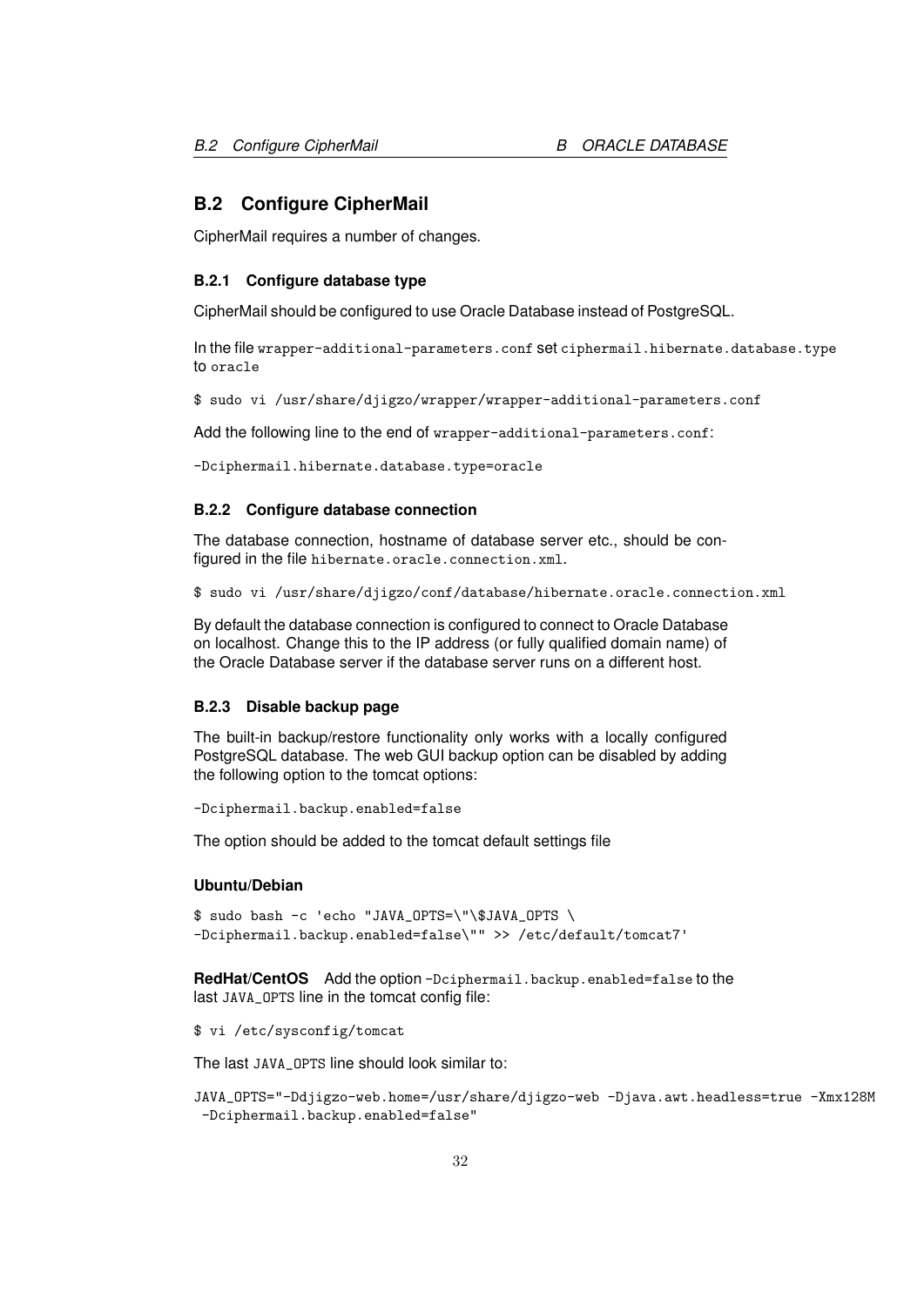**Note:** because of the length of the line, the above line is shown on two lines. In the tomcat config file it should only be one line.

# <span id="page-33-0"></span>**B.2.4 Restart services**

### **Ubuntu/Debian**

\$ sudo service djigzo restart \$ sudo service tomcat7 restart

### **RedHat/CentOS**

\$ service djigzo restart \$ service tomcat restart

Check log file to see whether the back-end starts without any errors:

\$ less /var/log/djigzo.log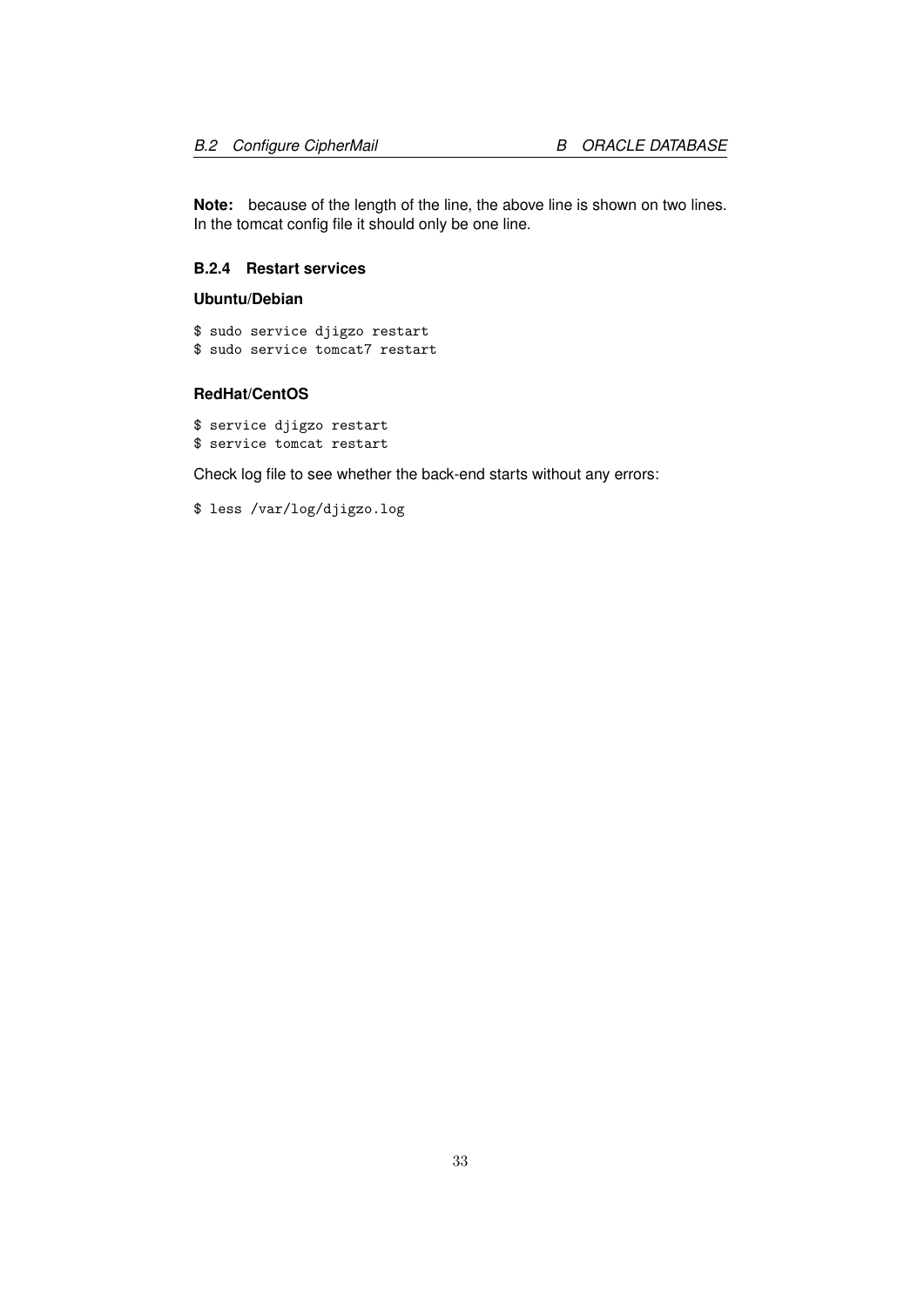# <span id="page-34-0"></span>**C Adding Tomcat HTTPS connector**

CipherMail uses the following Tomcat server.xml configuration files.

# <span id="page-34-1"></span>**C.1 Tomcat 6,7 & 8**

```
<?xml version="1.0" encoding="UTF-8"?>
<!DOCTYPE config [
<!ENTITY proxyName "">
\geq<Server>
    <Service name="Catalina">
        <Connector
            port="8443"
            connectionTimeout="20000"
            maxThreads="150"
            scheme="https"
            secure="true"
            SSLEnabled="true"
            sslProtocol="TLS"
            keystoreFile="/usr/share/djigzo-web/ssl/sslCertificate.p12"
            keystorePass="djigzo"
            keystoreType="PKCS12"
            proxyName="&proxyName;"
            ciphers="
                TLS_ECDHE_ECDSA_WITH_AES_256_CBC_SHA384,
                TLS_ECDHE_RSA_WITH_AES_256_CBC_SHA384,
                TLS_ECDH_ECDSA_WITH_AES_256_CBC_SHA384,
                TLS_ECDH_RSA_WITH_AES_256_CBC_SHA384,
                TLS_DHE_DSS_WITH_AES_256_CBC_SHA256,
                TLS_ECDHE_ECDSA_WITH_AES_256_CBC_SHA,
                TLS_ECDHE_RSA_WITH_AES_256_CBC_SHA,
                TLS_ECDH_ECDSA_WITH_AES_256_CBC_SHA,
                TLS_ECDH_RSA_WITH_AES_256_CBC_SHA,
                TLS_DHE_DSS_WITH_AES_256_CBC_SHA,
                TLS_ECDHE_ECDSA_WITH_AES_128_CBC_SHA256,
                TLS_ECDHE_RSA_WITH_AES_128_CBC_SHA256,
                TLS_ECDH_ECDSA_WITH_AES_128_CBC_SHA256,
                TLS_ECDH_RSA_WITH_AES_128_CBC_SHA256,
                TLS_DHE_DSS_WITH_AES_128_CBC_SHA256,
                TLS_ECDHE_ECDSA_WITH_AES_128_CBC_SHA,
                TLS_ECDHE_RSA_WITH_AES_128_CBC_SHA,
                TLS_ECDH_ECDSA_WITH_AES_128_CBC_SHA,
                TLS_ECDH_RSA_WITH_AES_128_CBC_SHA,
                TLS_DHE_DSS_WITH_AES_128_CBC_SHA,
                TLS_ECDHE_ECDSA_WITH_RC4_128_SHA,
                TLS_ECDH_ECDSA_WITH_RC4_128_SHA,
                TLS_ECDH_RSA_WITH_RC4_128_SHA,
                TLS_ECDHE_ECDSA_WITH_AES_256_GCM_SHA384,
```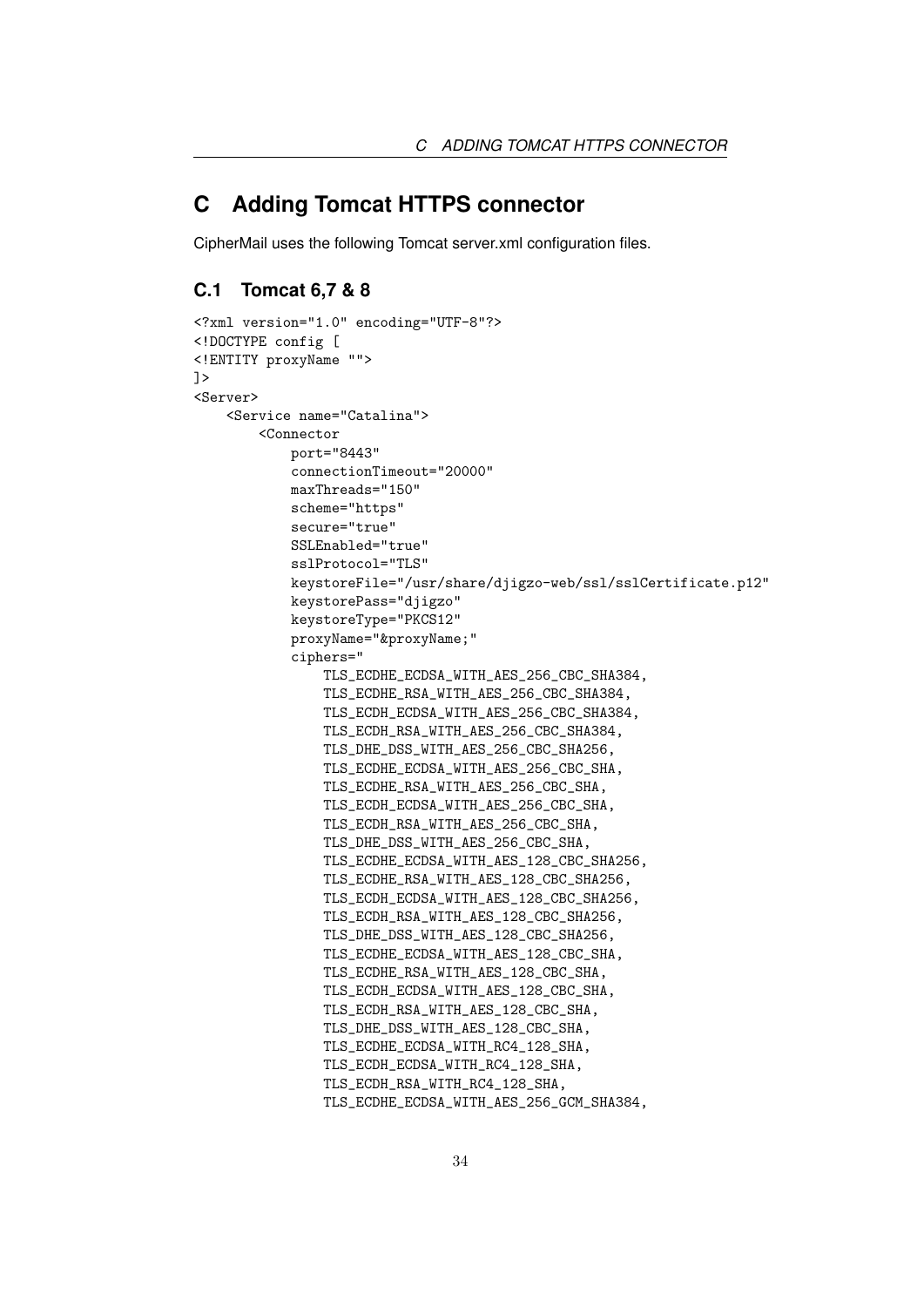```
TLS_ECDHE_ECDSA_WITH_AES_128_GCM_SHA256,
               TLS_ECDHE_RSA_WITH_AES_256_GCM_SHA384,
               TLS_RSA_WITH_AES_256_GCM_SHA384,
               TLS_ECDH_ECDSA_WITH_AES_256_GCM_SHA384,
               TLS_ECDH_RSA_WITH_AES_256_GCM_SHA384,
               TLS_DHE_DSS_WITH_AES_256_GCM_SHA384,
               TLS_ECDHE_RSA_WITH_AES_128_GCM_SHA256,
               TLS_RSA_WITH_AES_128_GCM_SHA256,
                TLS_ECDH_ECDSA_WITH_AES_128_GCM_SHA256,
                TLS_ECDH_RSA_WITH_AES_128_GCM_SHA256,
                TLS_DHE_DSS_WITH_AES_128_GCM_SHA256,
               TLS_ECDHE_ECDSA_WITH_3DES_EDE_CBC_SHA,
               TLS_ECDHE_RSA_WITH_3DES_EDE_CBC_SHA,
               TLS_ECDH_ECDSA_WITH_3DES_EDE_CBC_SHA,
               TLS_ECDH_RSA_WITH_3DES_EDE_CBC_SHA,
               TLS_EMPTY_RENEGOTIATION_INFO_SCSVF"
       />
        <Engine name="Catalina" defaultHost="localhost">
            <Host name="localhost" appBase="webapps" unpackWARs="false"/>
       </Engine>
   </Service>
</Server>
```
**Note:** If an existing server.xml should be used, the Connector for port 8443 should be added to the existing server.xml.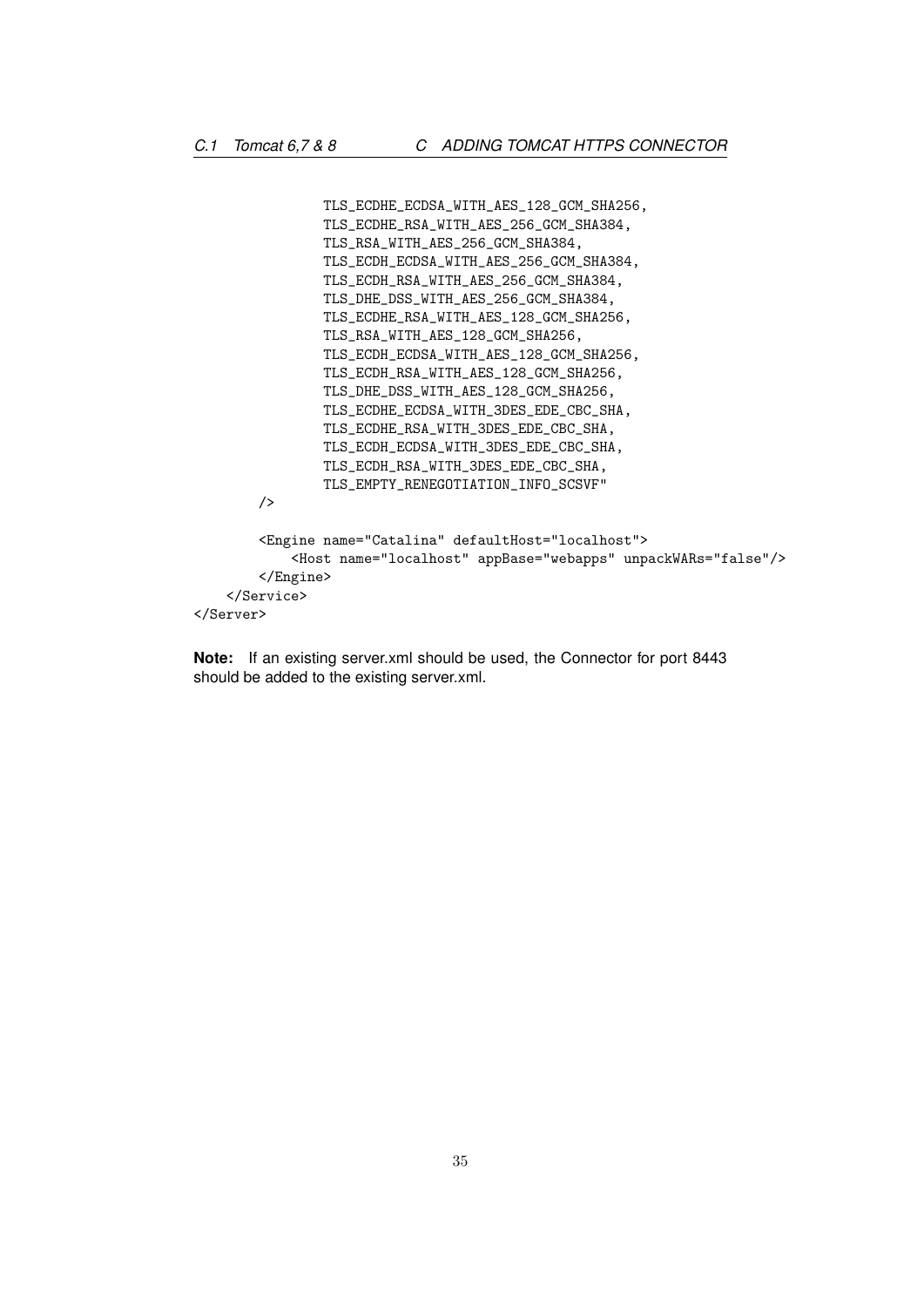# <span id="page-36-0"></span>**D Memory usage**

CipherMail requires a lot of memory when it needs to encrypt large messages. By default the back-end encryption process will allocate 60% of the available memory for the heap size. If there are other applications running on the same server, it might be required to set this value to a lower value. The allocated heap size can be set by changing the value perc\_allocate in the file /etc/default/djigzo

```
# 'dynamic' memory allocation
# set max memory based on the total available memory
# the percentage of total memory to allocate for the JVM
perc_allocate="0.6"
```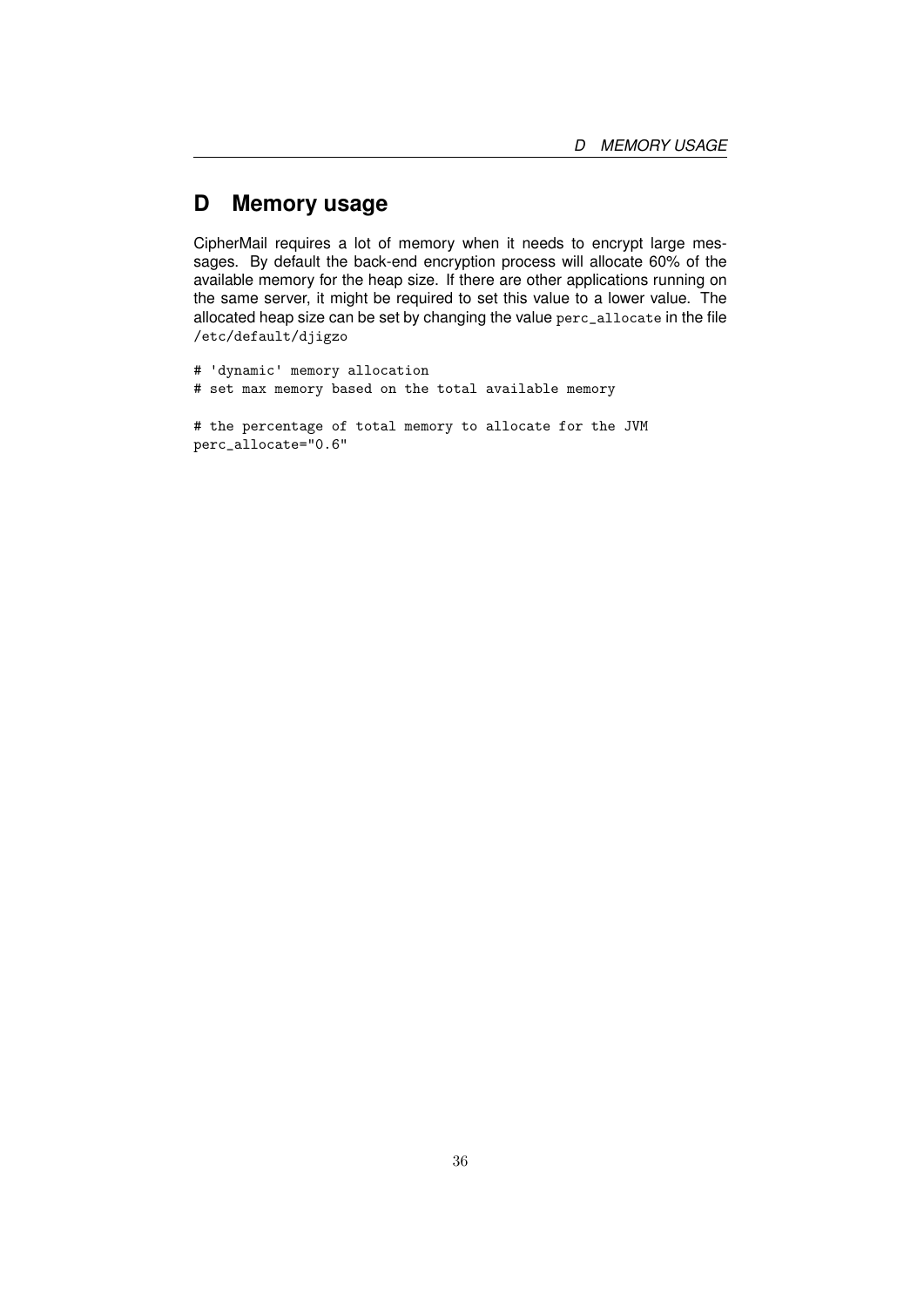# <span id="page-37-0"></span>**E Securing the gateway**

# <span id="page-37-1"></span>**E.1 Port usage**

CipherMail uses the following ports:

# **external** → **internal**

| Port | Service      | Description        |
|------|--------------|--------------------|
| 22   | <b>SSH</b>   | Console access     |
| 25   | <b>SMTP</b>  | Send/Receive email |
| 8080 | <b>HTTP</b>  | Web manager        |
| 8443 | <b>HTTPS</b> | Web manager        |
| 9009 | SOAP (HTTP)  | Back end*          |

\* By default the back-end SOAP service is only accessible from localhost (i.e., it is bound to localhost)

### **internal** → **external**

| Port | Service      | Description               |
|------|--------------|---------------------------|
| 25   | <b>SMTP</b>  | Send/Receive email        |
| 80   | <b>HTTP</b>  | CRL download              |
| 139  | SMB/CIFS     | remote backup and restore |
| 389  | LDAP         | CRL download              |
| 443  | <b>HTTPS</b> | CRL download              |
| 445  | SMB/CIFS     | remote backup and restore |

When the encryption back-end and Web GUI front-end are installed on the same machine, remote access to port 9000 is not required. It is advised to block remote access to all ports which are not used by CipherMail.

**Enable Ubuntu firewall** Ubuntu can be protected by installing the "Uncomplicate Firewall" (UFW) with the following commands:

\$ sudo apt-get install ufw \$ sudo ufw allow smtp/tcp \$ sudo ufw allow ssh/tcp \$ sudo ufw allow 8443/tcp \$ sudo ufw allow 8080/tcp \$ sudo ufw enable

Red Hat/CentOS already comes with a pre-installed firewall.

# <span id="page-37-2"></span>**E.2 Passwords**

**Database** By default, CipherMail creates a database user *djigzo* with the password *djigzo*. If a different password should be used, the database password for user *djigzo* should be changed (see PostgreSQL documentation). The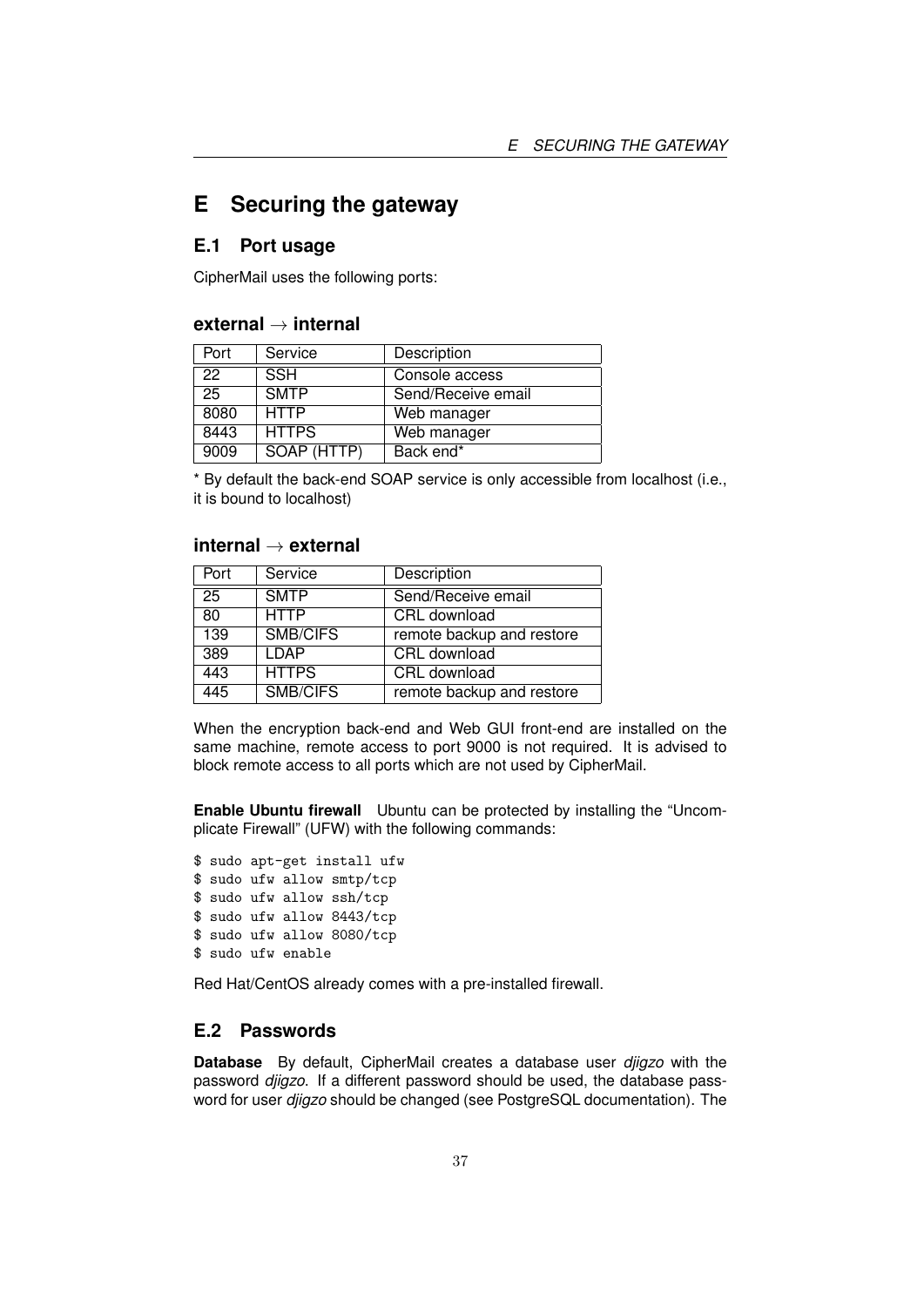database password in the database configuration file /usr/share/djigzo/conf/hibernate.cfg.xml should be changed accordingly.

**Back-end** The front-end (Web GUI) communicates with the back-end (encryption engine) using password authenticated SOAP messages. If the backend and front-end are not installed on the same machine, it is advised to change the SOAP password. For the back-end, the password can be changed by modifying the property **protected.system.soap.password** in file:

/usr/share/djigzo/conf/djigzo.properties.

If the password for the back-end is changed, the password used by the frontend should be changed accordingly. The password for the front-end can be changed by adding a property **soap.password** with the password as the property value to /etc/default/tomcat in a similar way as **djigzo-web.home** was set (see [5.7\)](#page-25-1).

# <span id="page-38-0"></span>**E.3 SSL certificate**

Access to the administration page is protected with an encrypted HTTPS connection. CipherMail comes with a default SSL certificate. It is advised to install a new SSL certificate using the "SSL certificate manager" from the CipherMail Web GUI.

# <span id="page-38-1"></span>**E.4 Prevent spoofing the From header**

CipherMail uses the *From* header as the identity of the sender. If the CipherMail gateway is used for sending email to external recipients (i.e., relaying email), make sure that internal users cannot 'spoof' the *From* header.

### <span id="page-38-2"></span>**E.5 Securing the database**

Unless a "Hardware Security Module" (HSM) is used, all private keys used for signing and decrypting of email are stored in the database. The database therefore has to be protected against unauthorized access. If CipherMail and PostgreSQL are installed on the same machine, the djigzo database user should only be allowed to access the database locally. This is done by making sure that only localhost (127.0.0.1) can login with the username *djigzo*. The PostgreSQL config file pg\_hba.conf should contain a line similar to:

host djigzo djigzo 127.0.0.1/32 md5

# <span id="page-38-3"></span>**E.6 Block access to WEB GUI**

If the PDF reply functionality is used, external access to the gateway should be granted to all external IP addresses (otherwise the recipients of the encrypted PDF message cannot open the reply page). It is advised to only allow access to the PDF reply pages and block access to all other pages.